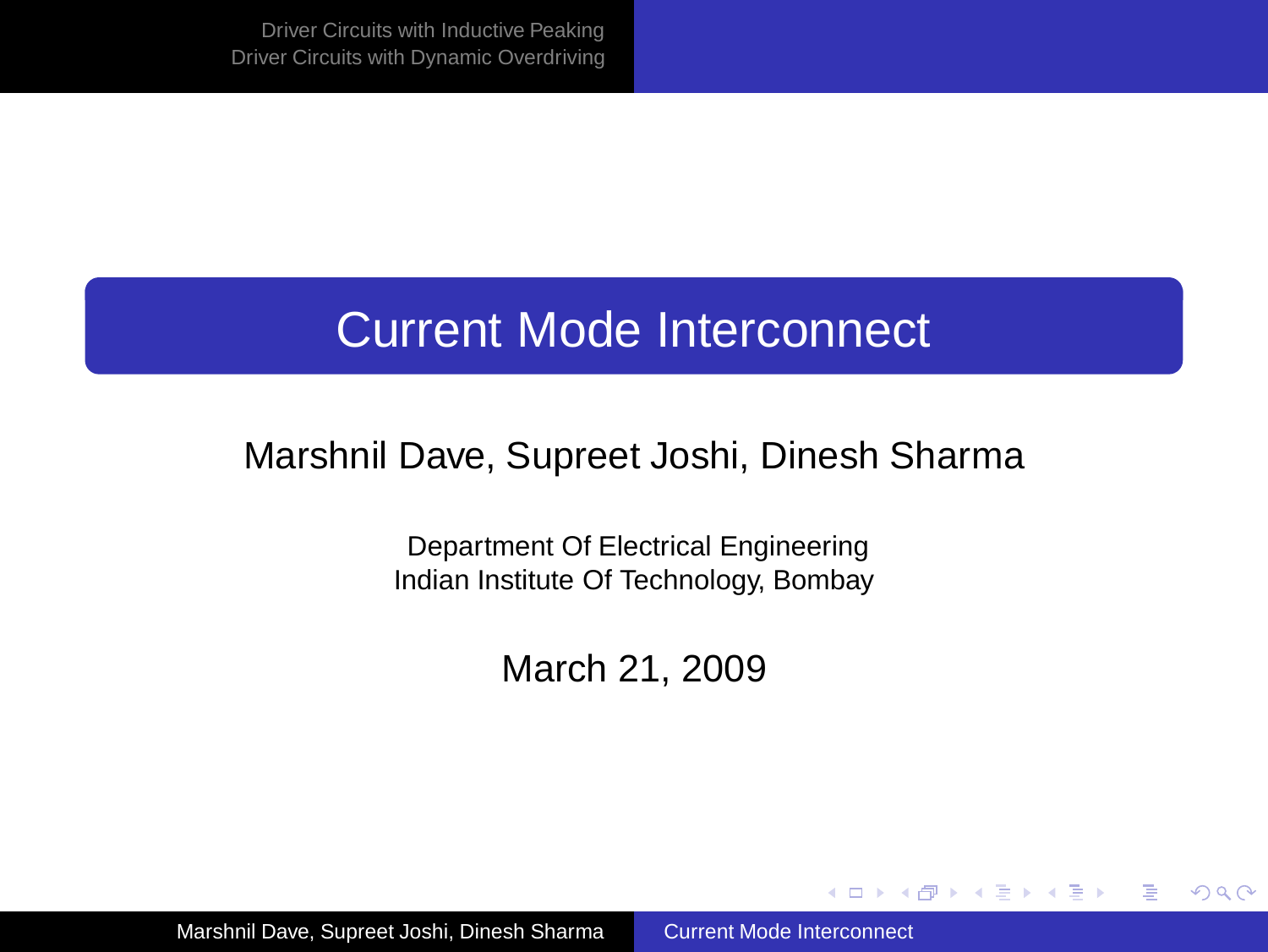<span id="page-1-0"></span> $A \equiv \mathbb{R} \cup A \equiv \mathbb{R}$ 

 $QQ$ 

#### Inductive Peaking for Bandwith Enhancement



- On-chip interconnects can be modeled as distributed RC which is essentially a low pass filter
- Bandwidth Enhancement techniques employed in on-chip I/O buffers and RF amplifers can be employed for bandwidth enhancement of interconnects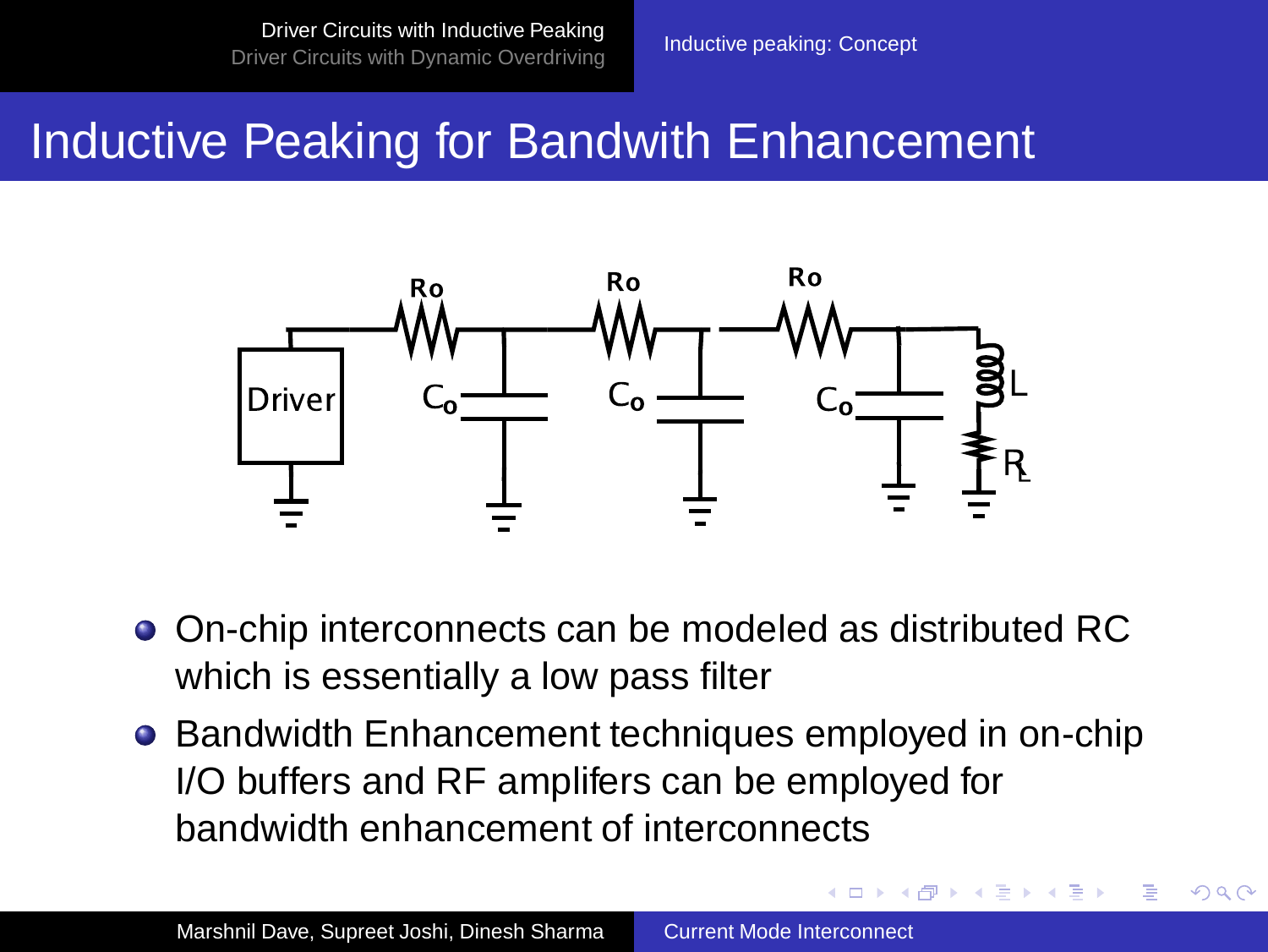### Inductive Peaking for Bandwith Enhancement



- One way of enhancing bandwidth is through Inductive Peaking.
- Inductive impedance is used as line termination.
- Output developed across the inductor has a high pass characteristic, which counters the low pass character of the wire.
- <span id="page-2-0"></span>**• Shows enhancement of around 500M[Hz](#page-1-0) [in](#page-3-0)[3d](#page-2-0)[B](#page-3-0) [b](#page-1-0)[a](#page-14-0)[n](#page-15-0)[d](#page-1-0)[w](#page-14-0)[i](#page-15-0)[dt](#page-0-0)[h.](#page-35-0)**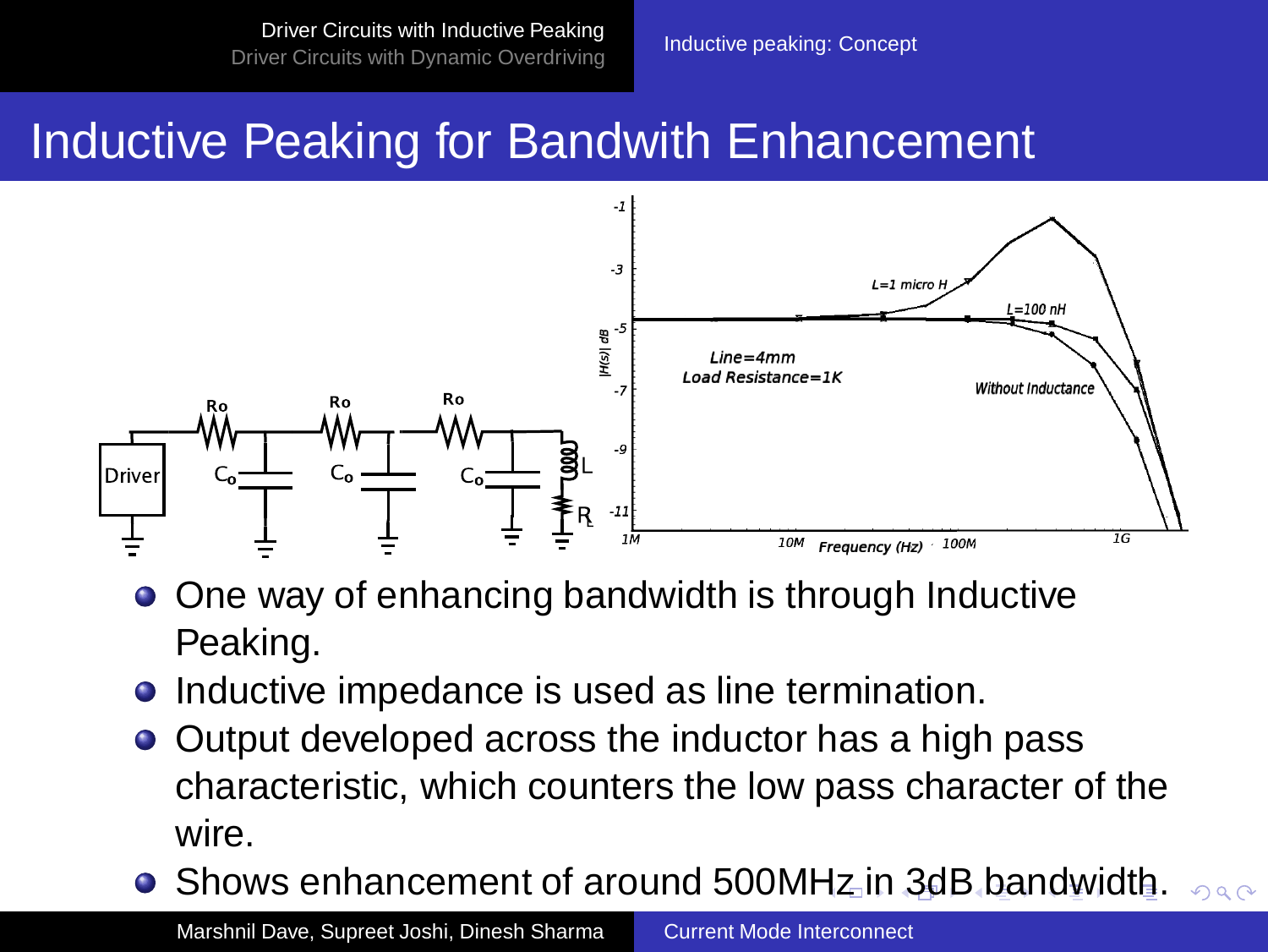#### Bandwidth Enhancement Vs Load Inductance



- For a given line length, the amount of bandwidth enhancement is a function of inductance and load resistance.
- Significant bandwidth enhancement can be achieved for a wide range of inductance values greater than  $L_{peak}$ .

 $\Omega$ 

<span id="page-3-0"></span>→ 重→

- Required inductance for significant enhancement in bandwidth is a few hundreds of nano Henries !!
- An active inductor is required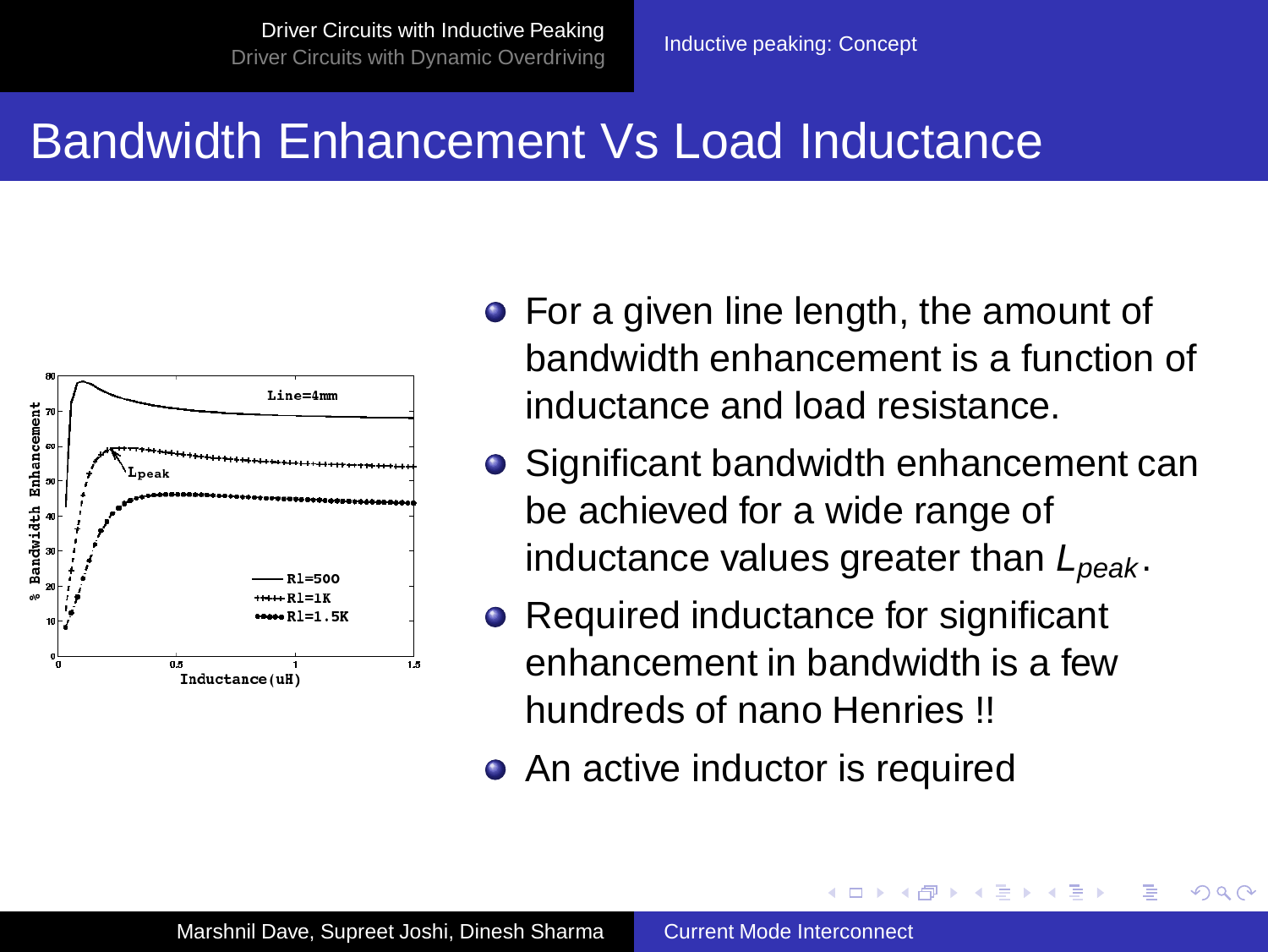# Beta Multiplier: A Gyrator

Beta Multiplier Circuits can exhibit inductive input impedance for some frequency range if designed properly.



A Beta Multiplier is essentially a gyrator circuit with two Gm elements connected back to back and parasitic capacitance of the transistors.

 $\Omega$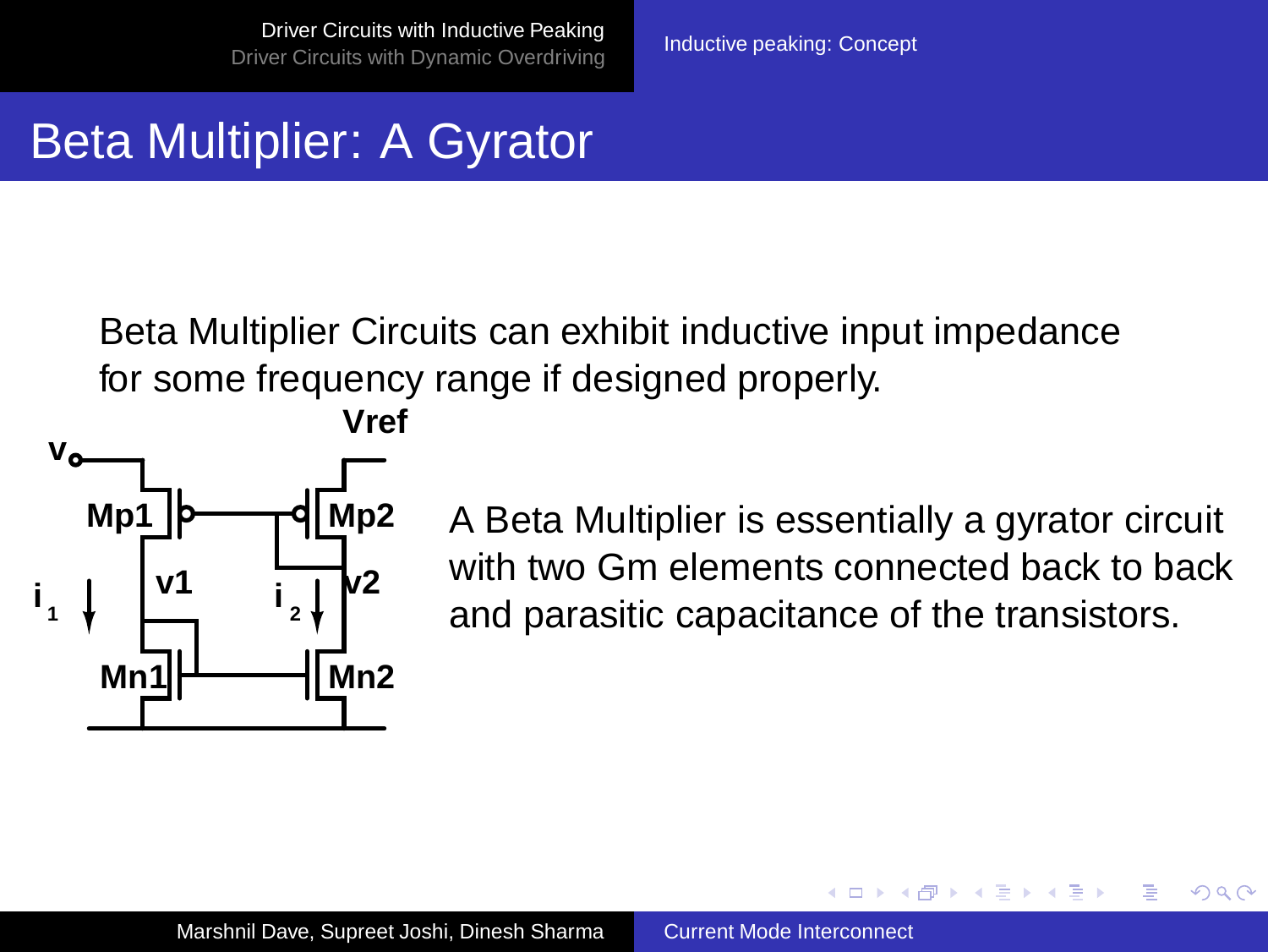[Driver Circuits with Inductive Peaking](#page-1-0) [Driver Circuits with Dynamic Overdriving](#page-15-0) [Inductive peaking: Concept](#page-1-0)

#### Beta Multiplier: Input Impedance



Marshnil Dave, Supreet Joshi, Dinesh Sharma [Current Mode Interconnect](#page-0-0)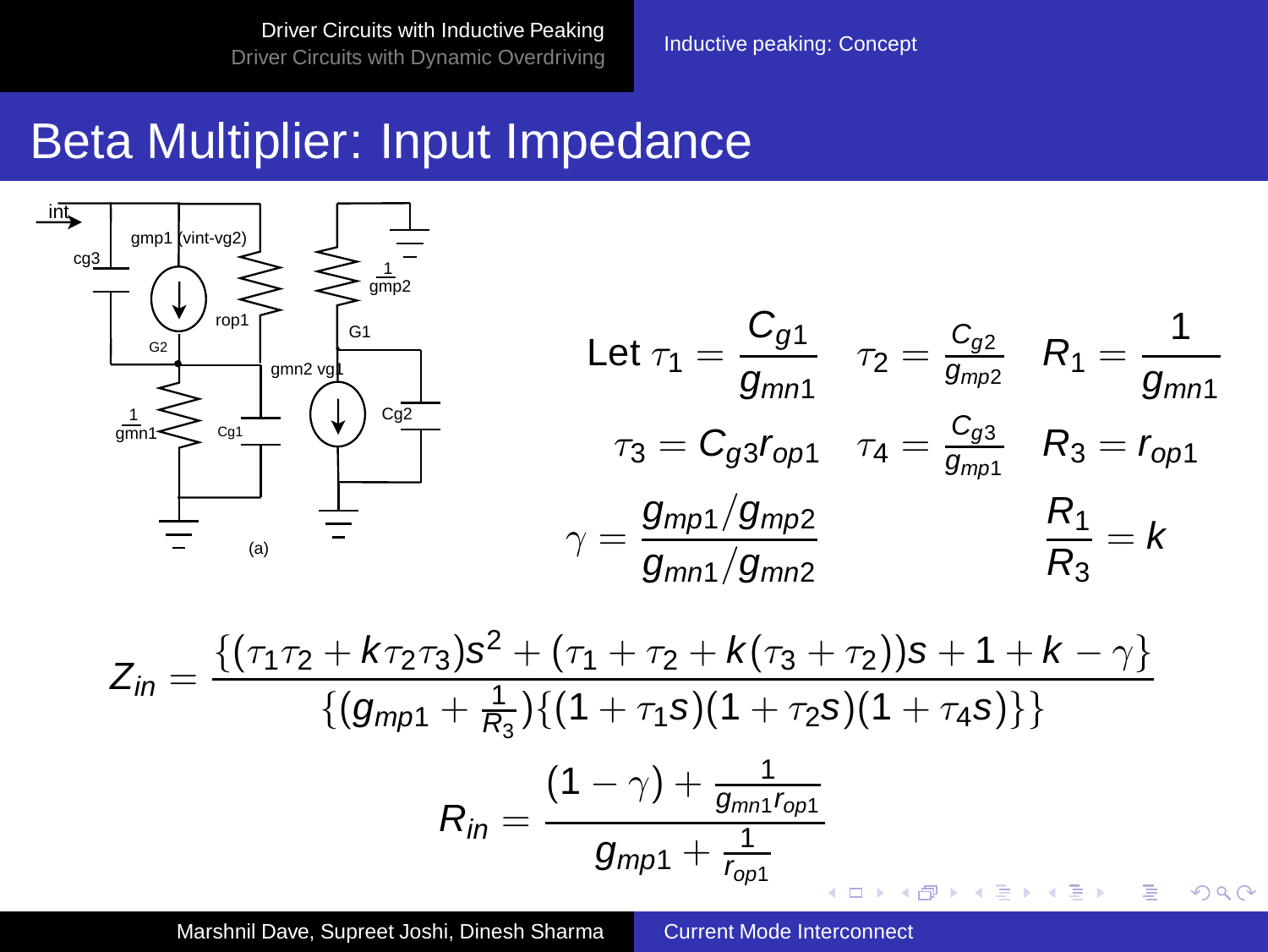**K ロ ト K 何 ト K ヨ ト K ヨ ト** 

B

 $QQ$ 

## Beta Multiplier : Equivalent Circuit

$$
\mathcal{Z}_{in} = \frac{\{(\tau_1\tau_2 + k\tau_2\tau_3)s^2 + (\tau_1 + \tau_2 + k(\tau_3 + \tau_2))s + 1 + k - \gamma\}}{\{(g_{mp1} + \frac{1}{R_3})\{(1 + \tau_1s)(1 + \tau_2s)(1 + \tau_4s)\}\}}
$$

- Relative location of poles and zeros determine nature of impedance (inductive of capacitive)
- **If the first zero occurs a decade prior to the first pole, input** impedance is inductive
- $\gamma-\frac{1}{g_{mn1}\tau_{opt}}>0.9$  and any two time constants being equal ensures that a zero occurs a decade prior to the first pole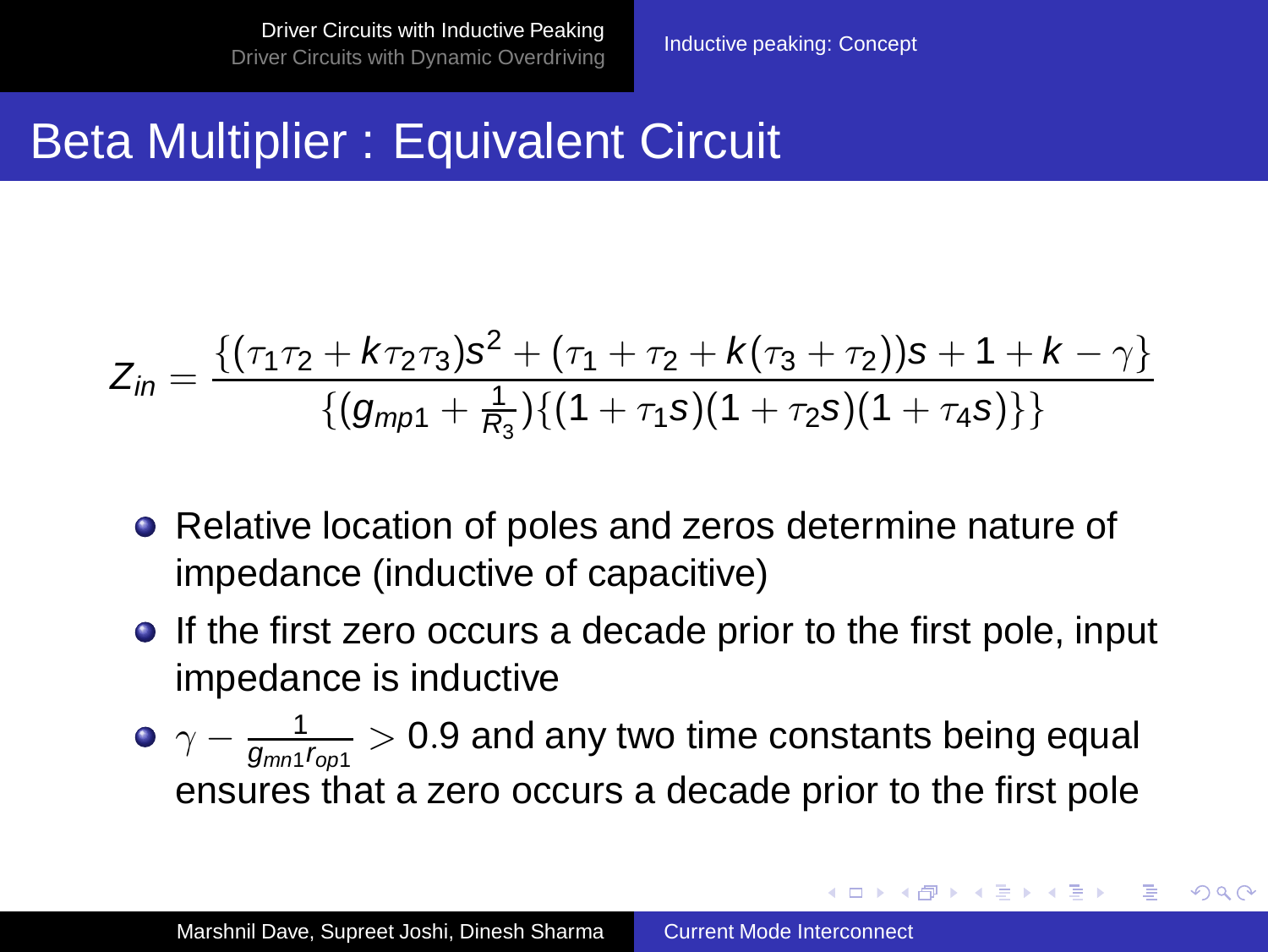[Driver Circuits with Inductive Peaking](#page-1-0) Driver Circuits with inductive reaking<br>[Driver Circuits with Dynamic Overdriving](#page-15-0) [Inductive peaking: Concept](#page-1-0)

 $\langle \vert \bar{f} \vert \vert \rangle$   $\langle \vert \bar{f} \vert \rangle$   $\langle \vert \bar{f} \vert \rangle$   $\langle \vert \bar{f} \vert \rangle$ 

4日下

Þ

 $2Q$ 

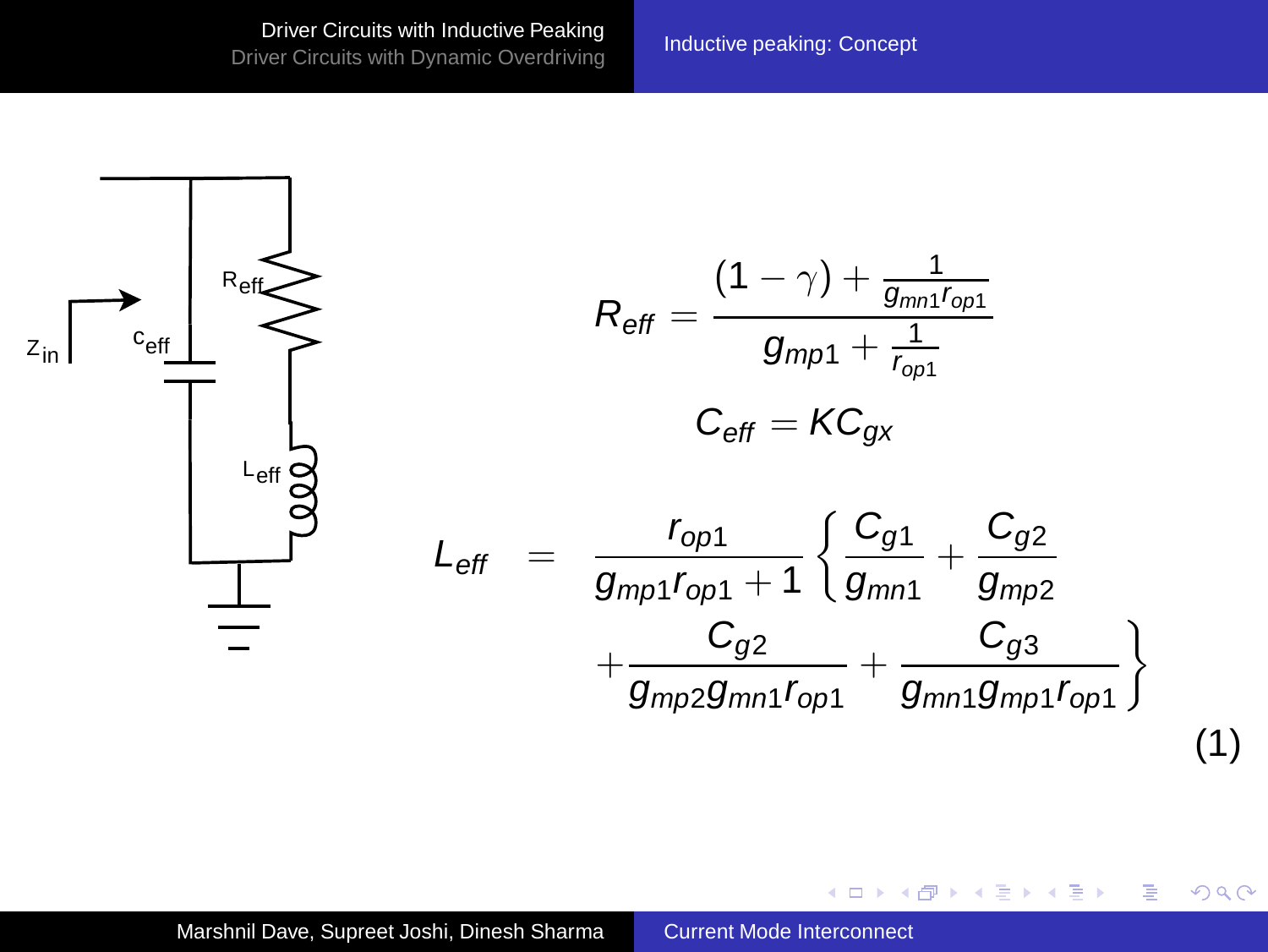## Beta Multiplier : Input Impedance Control



It is possible to generate effective inductance of hundreds of nano Henries for a practical range of input current and transistor geometries using beta multipliers.

**≮ロト ⊀伊ト ⊀ ヨト ⊀ ヨト** 

 $QQ$ 

- Their effective resistance can be controlled by ratios of transconductances while its effective inductance depends on the absolute value of transconductance.
- $\bullet$  It is possible to control  $R_{in}$  and  $L_{\text{eff}}$  with very little interaction between the two.
- Inductance changes from 100nH to 980nH while the value of effective resistance remains within 12% of its nominal value for  $20\mu A$  change in the current.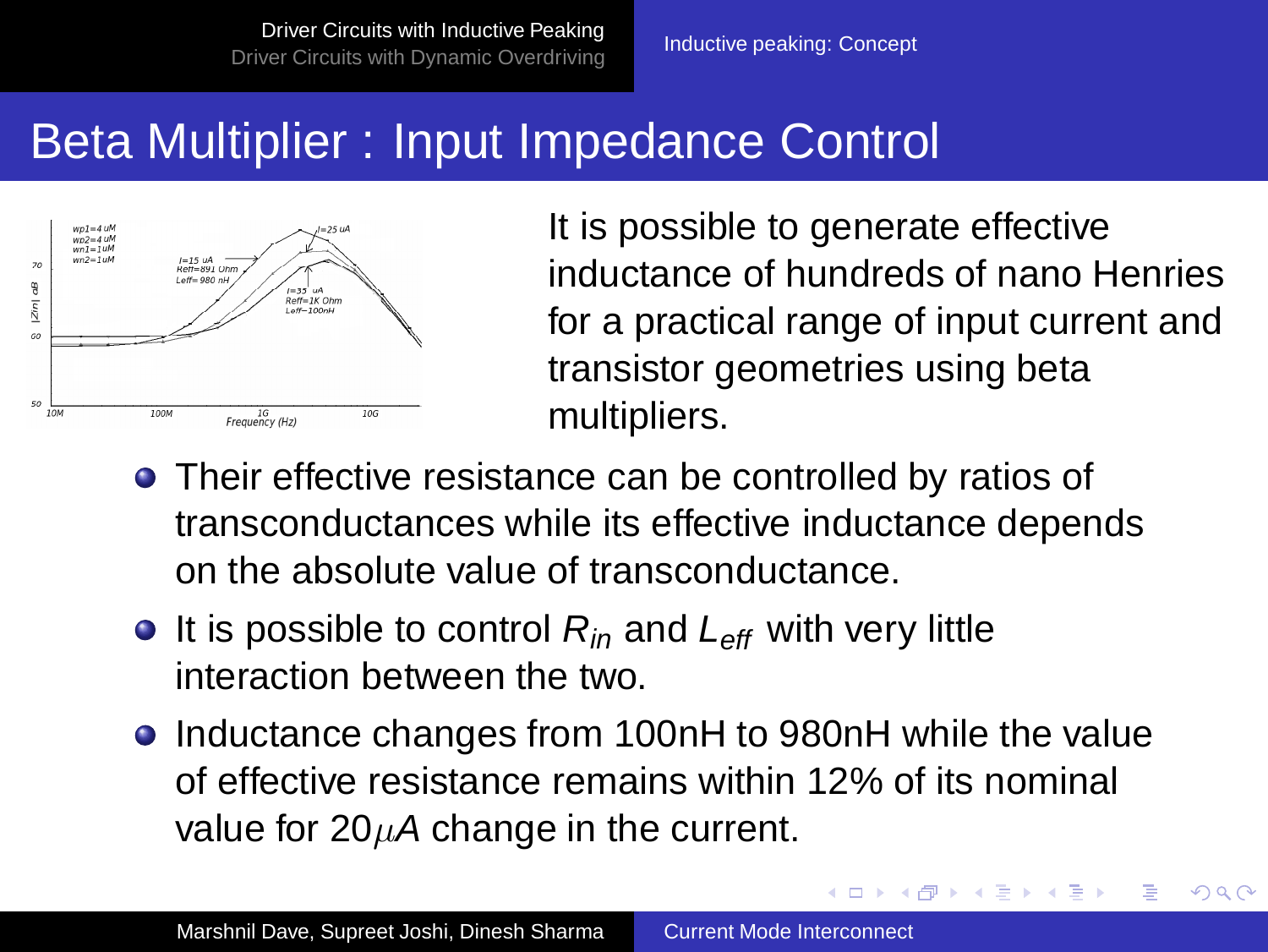#### Current Mode Receiver Circuit with Beta Multiplier



- Effective impedance offered by the receiver is equal to the parallel combination of impedance offered by individual beta multipliers.
- $\bullet$  Voltage at node linerx swings around  $V_{ref}$ . A small voltage swing on the line is sensed and amplified by receiver amplifier.

A F

→ 重 → → 重 →

 $\Omega$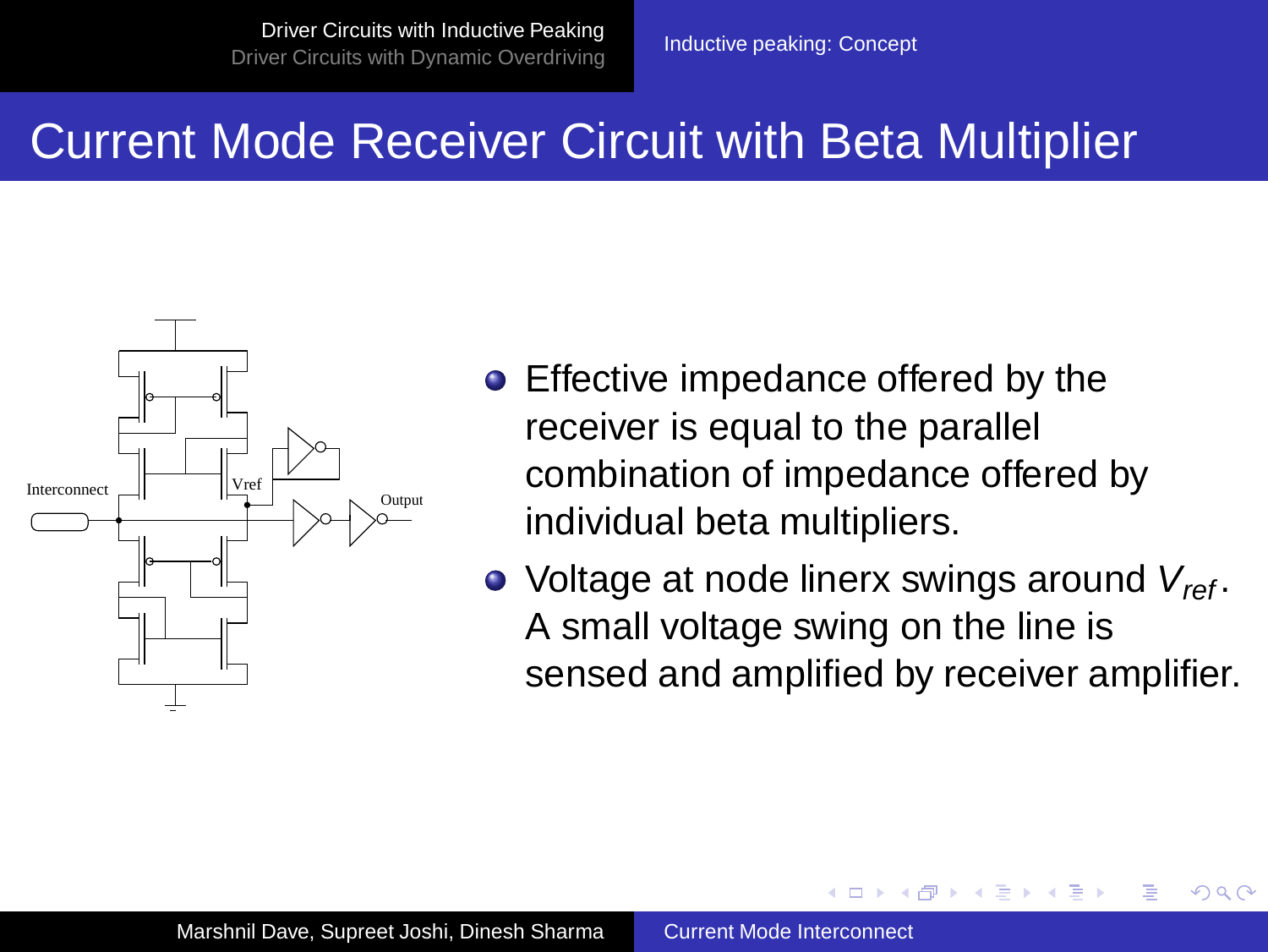#### Current Mode Receiver Circuit with Beta Multiplier



- $\bullet$   $V_{ref}$  is generated by shorting the input and the output of an inverter, so that the value of  $V_{ref}$  is the same as the switching threshold of the receiver amplifier across all process corners.
- $\bullet$   $V_{ref}$  generation circuit consumes static power.

 $\langle \vert \bar{f} \vert \vert \rangle$  and  $\langle \vert \bar{f} \vert \rangle$  and  $\langle \vert \bar{f} \vert \rangle$ 

 $\Omega$ 

 $r_{out}$  of  $V_{ref}$  generation circuit comes in series with beta multiplier  $Z_{in}$  and hence, the beta multiplier has to be sized accordingly.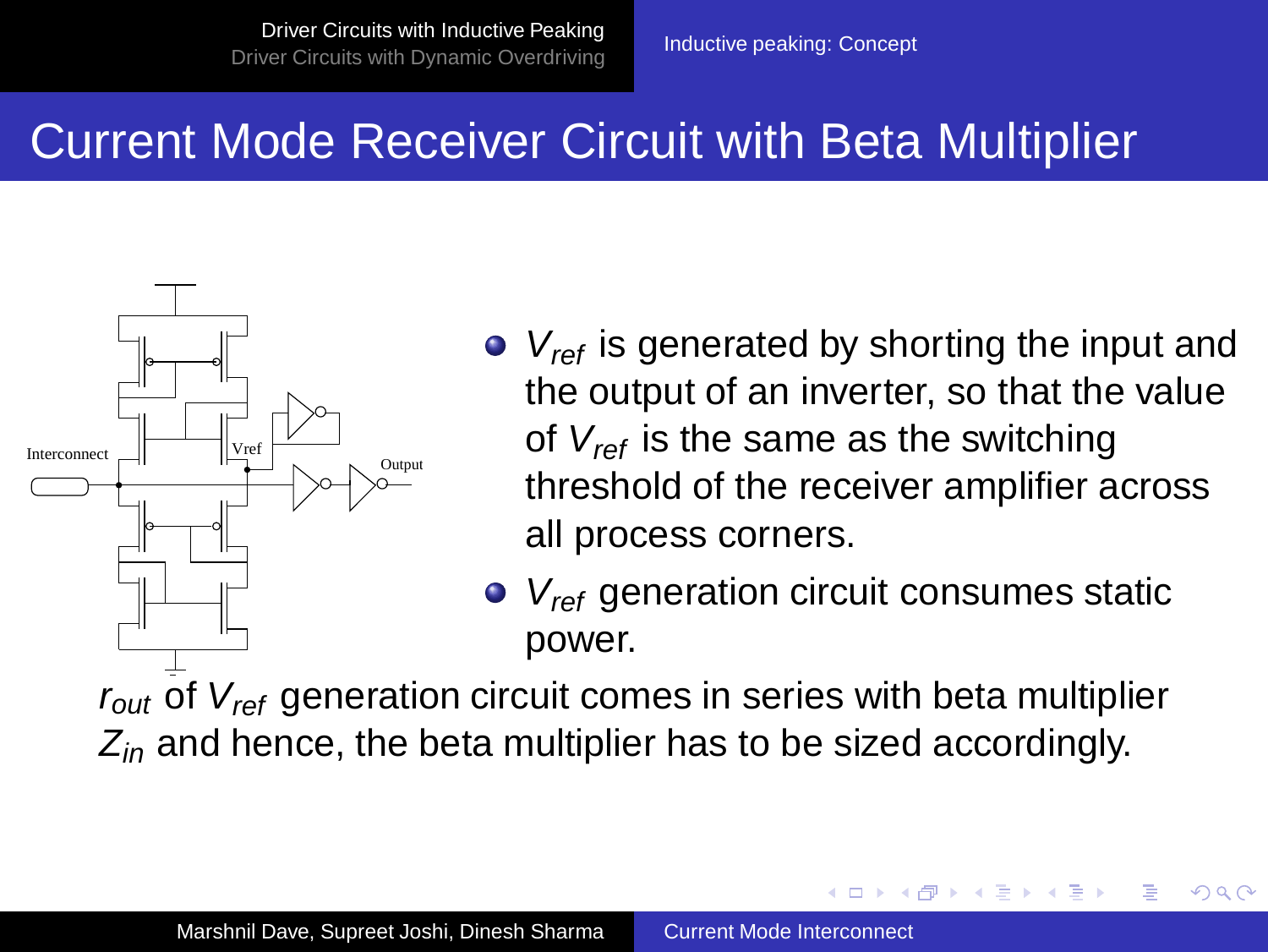[Driver Circuits with Inductive Peaking](#page-1-0) Driver Circuits with inductive reaking<br>[Driver Circuits with Dynamic Overdriving](#page-15-0) [Inductive peaking: Concept](#page-1-0)

# Current Mode Receiver Circuit: Dynamic Input Impedance



- We would like the receiver circuit to initially offer high impedance (while the transmitter is charging the line) and later (in steady state) to offer a small resistance.
- **It is possible to achieve this by using feedback.**

→ 単 → → 単 →

A F

 $QQ$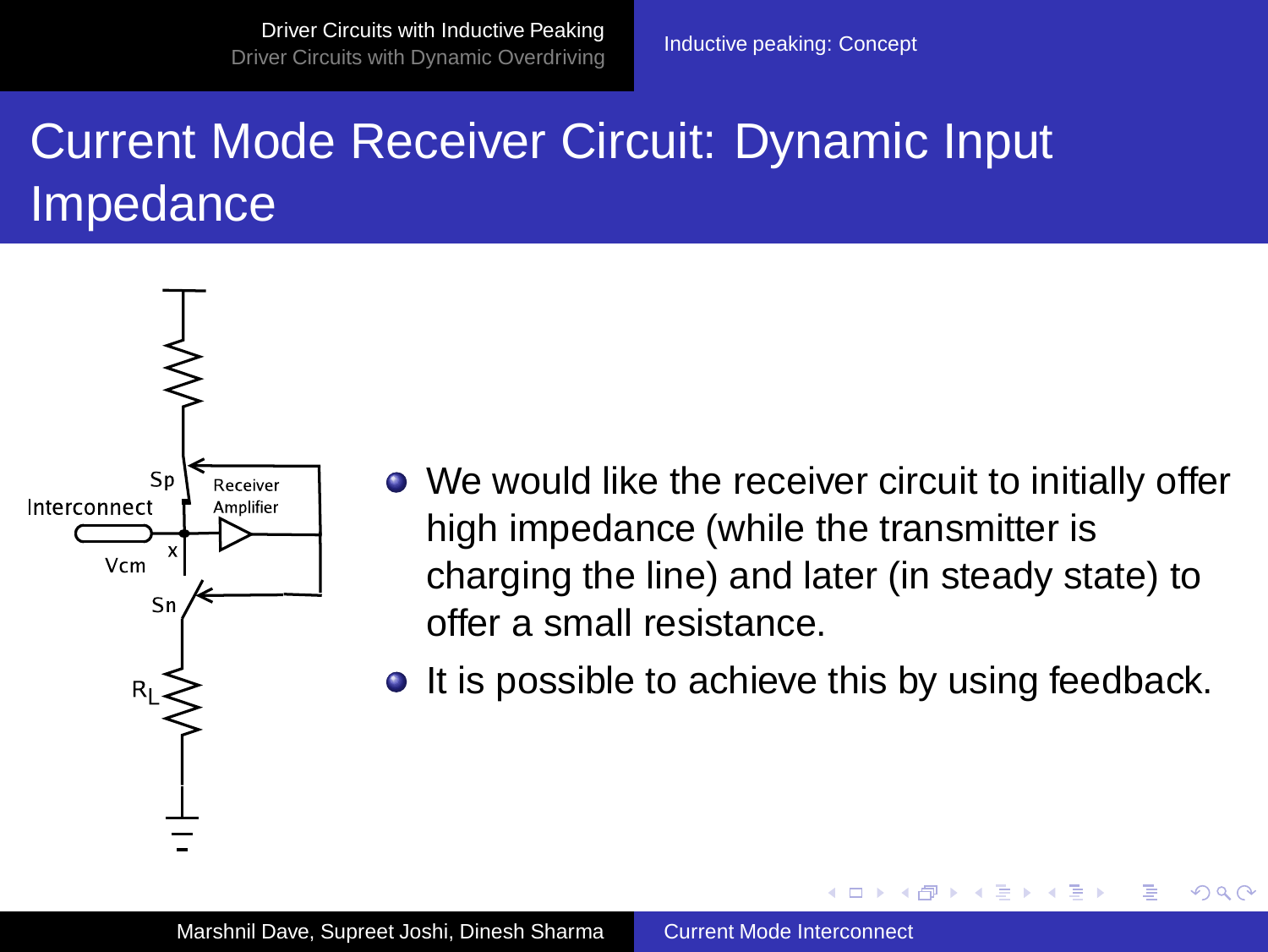[Driver Circuits with Inductive Peaking](#page-1-0) [Driver Circuits with Dynamic Overdriving](#page-15-0) [Inductive peaking: Concept](#page-1-0)<br>Driver Circuits with Dynamic Overdriving

# Current Mode Receiver Circuit: Dynamic Input Impedance



- **•** In steady state either of the two switches Sn and Sp, is ON. The state of these switches is controlled by the receiver amplifier. The state (ON/OFF) of these two switches flips as voltage on line flips with input transition.
- **•** Because of delay through the receiver amplifier, the interconnect node is a high impedance node during input transition, enabling faster charging/discharging of line capacitors.

イロト イ押 トイヨ トイヨト

 $2Q$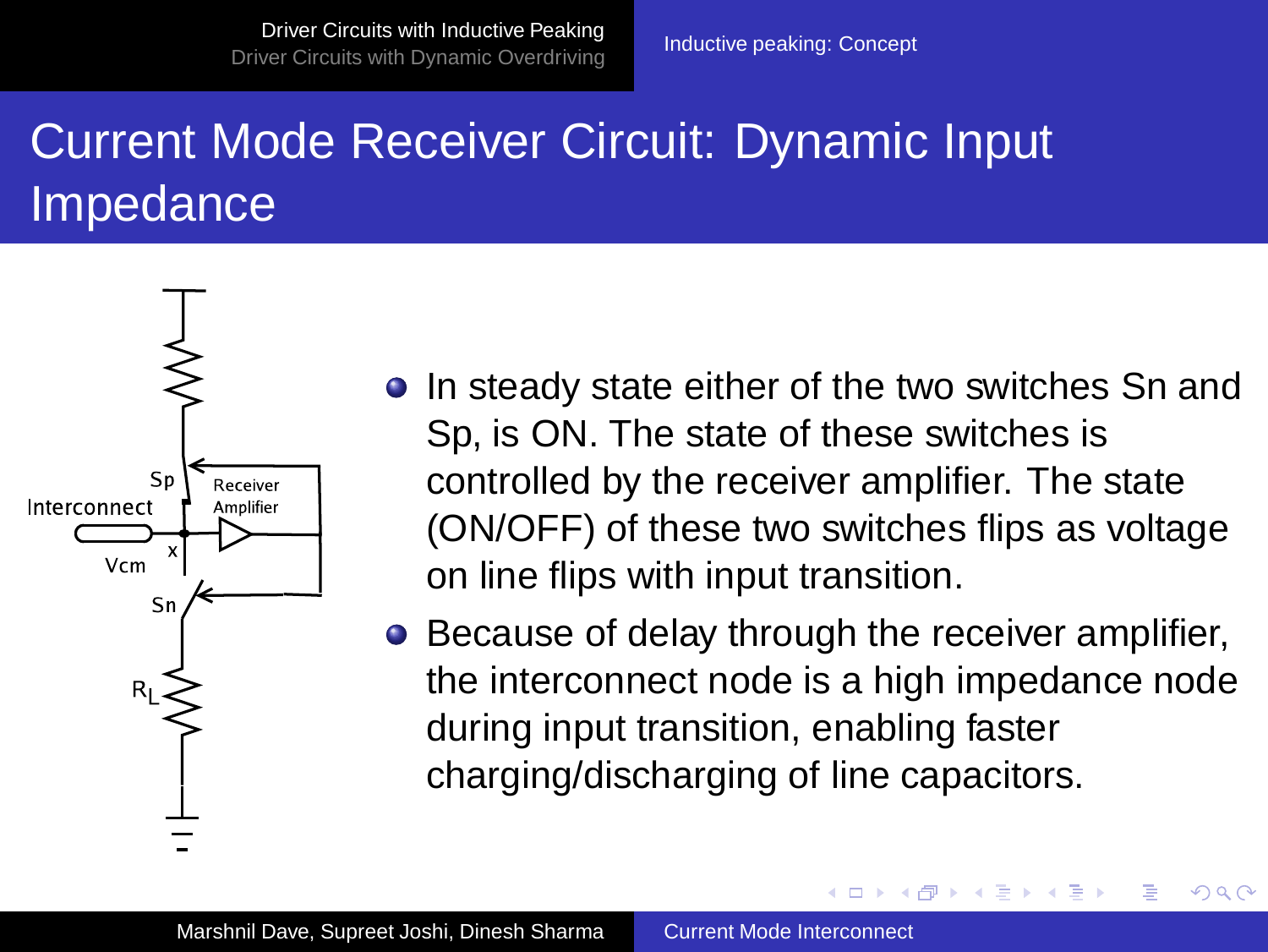#### A Receiver with Source Follower feedback



Feedback is enabled when the output of the first inverter changes by more than  $V_{T_p}$  or  $V_{T_p}$ , turning on either the n or the p source follower.

4 17 18

K 何 ▶ K ヨ ▶ K ヨ ▶

 $\Omega$ 

- Feedback prevents any further change in the line voltage.
- The receiver circuit will cause somewhat higher voltage swing on line because of non-zero  $V_{sb}$  of transistor Mn1.
- The operating points of source follower and receiver amplifier may not be same under all process corners.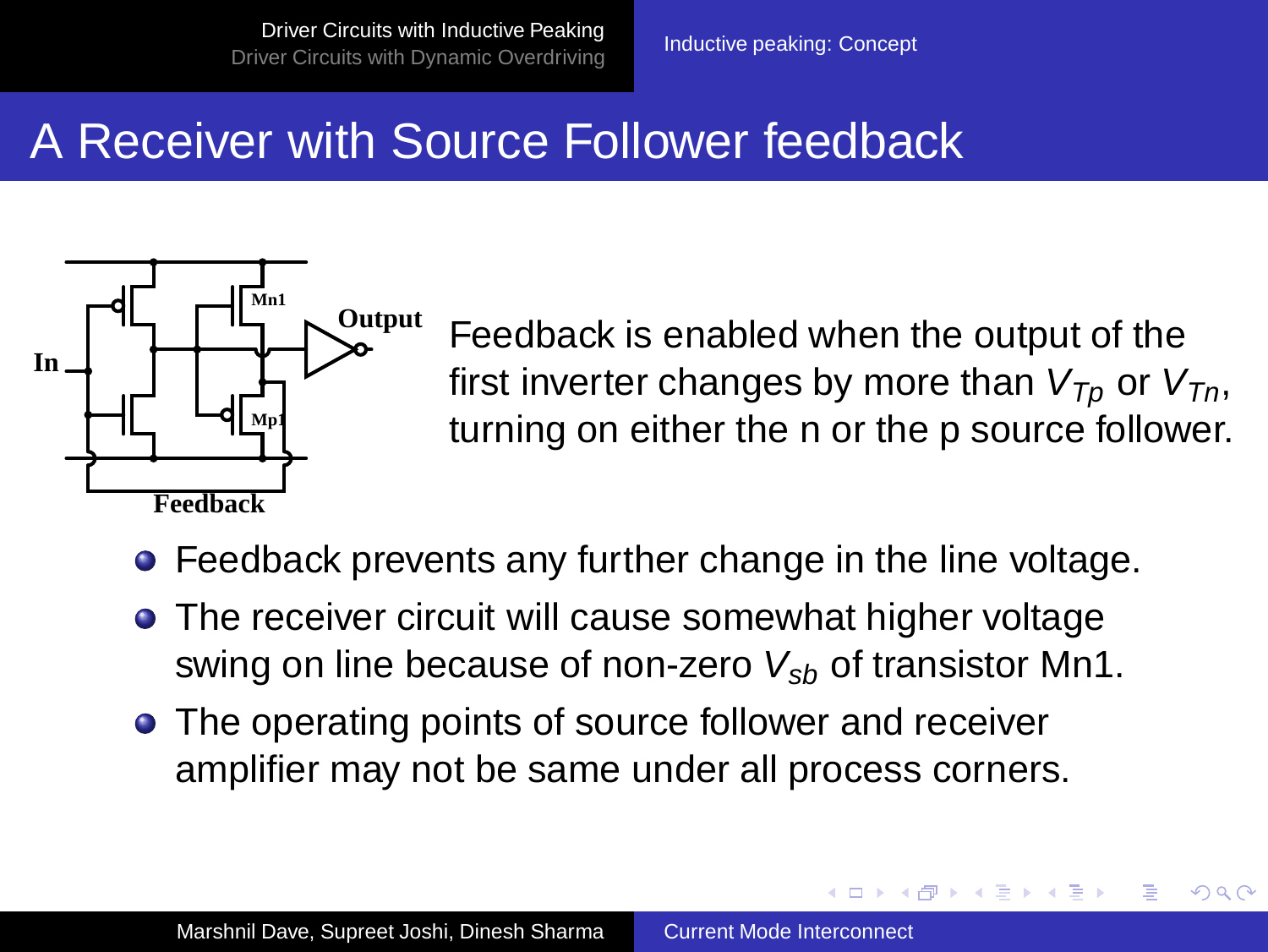# A Current Mode Receiver with Dynamic Input Impedance



In this receiver proposed by Katoch et al, either Mp1 or Mn1 is ON in steady state.

<span id="page-14-0"></span>イロト イ押 トイヨ トイヨト

 $QQ$ 

- The arm with the ON transistor consumes static power.
- It offers very low input impedance.
- **If higher input impedance is required, long channel** transistors must be used, which increases the delay of the receiver circuit.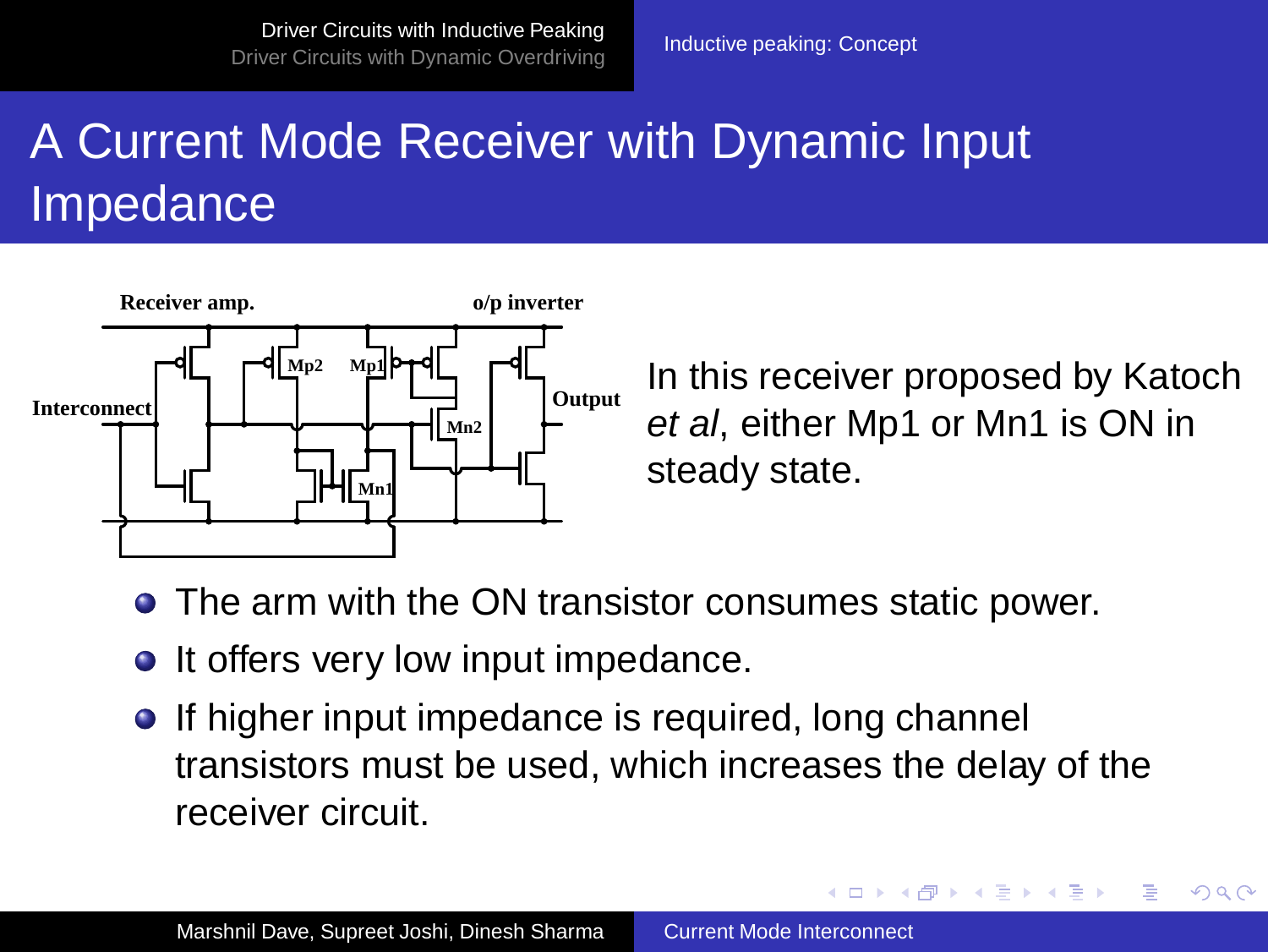[Simulations Results](#page-18-0) [Simulations Results](#page-30-0) [Effect of Process Variations](#page-33-0)

# Dynamic Overdriving: Concept



- Dynamic overdriving means driving an interconnect by large current during input transition and by small current for the rest of the period.
- **.** In frequency domain, DOD means magnifying high frequency components of input signal.



<span id="page-15-0"></span>**K ロ ▶ K 何 ▶ K ヨ ▶ K ヨ** 

 $299$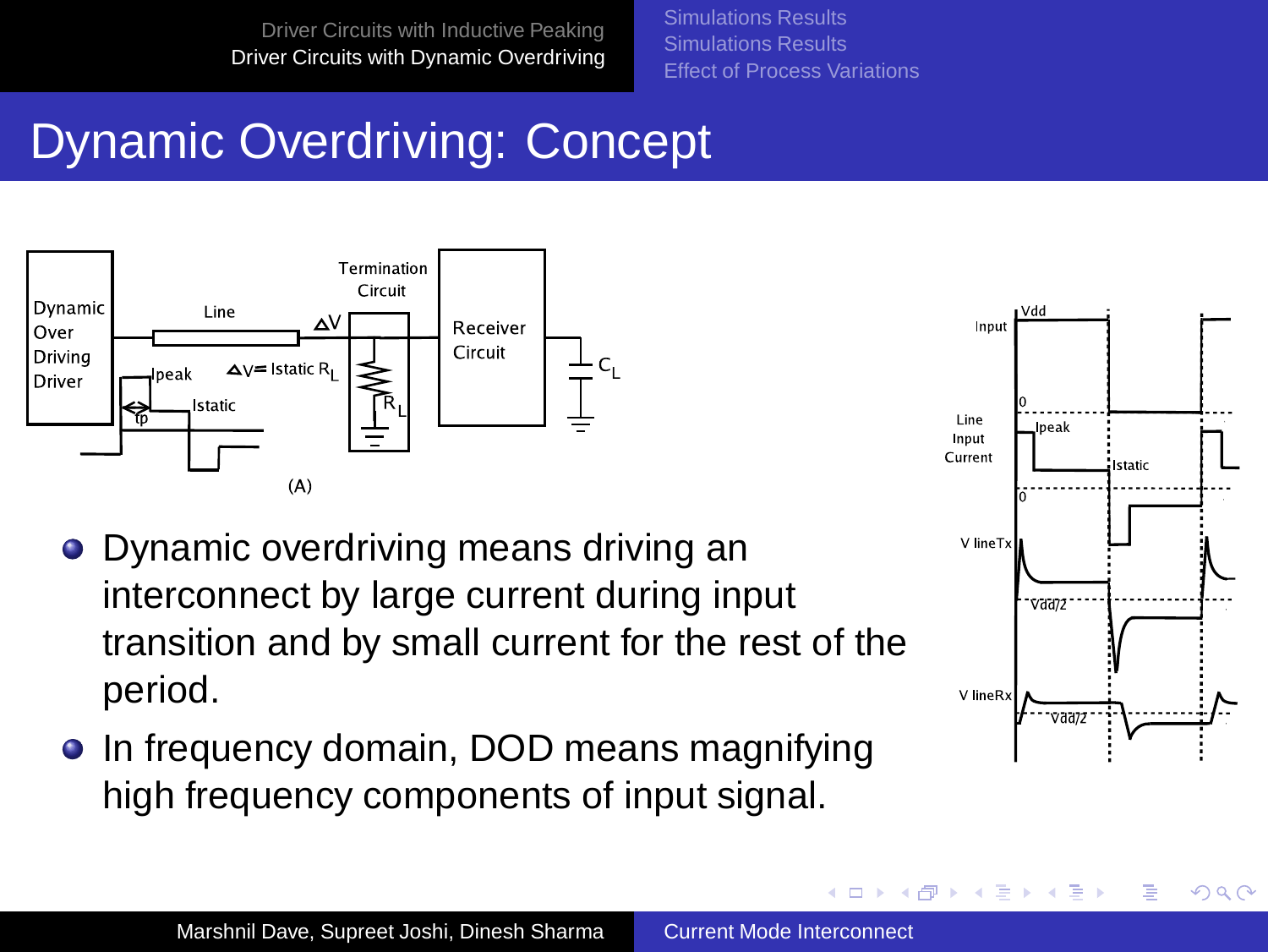[Simulations Results](#page-18-0) [Simulations Results](#page-30-0) [Effect of Process Variations](#page-33-0)

## Dynamic Overdriving Driver Circuits



In this driver circuit proposed by Katoch et al, the full swing driver provides large current during input transition.

 $\Omega$ 

- The full Swing driver is turned off as soon as line voltage crosses switching threshold of the inverter I1.
- Small swing driver either sources or sinks current from the line depending on the input bit.
- Input to the feedback inverter is not full swing. Hence it consumes static power. イロト イ押 トイヨ トイヨト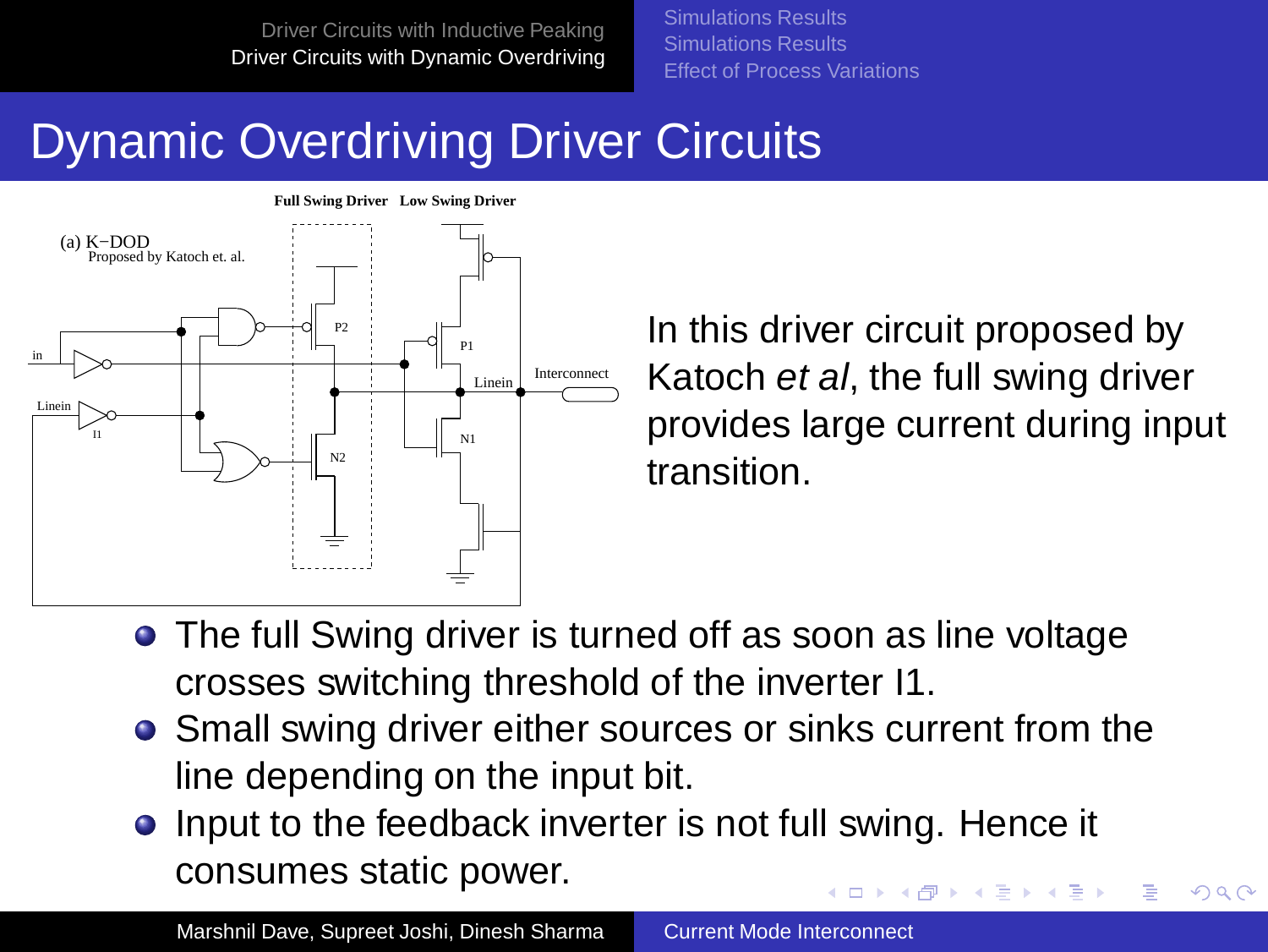[Simulations Results](#page-18-0) [Simulations Results](#page-30-0) [Effect of Process Variations](#page-33-0)

## Dynamic Overdriving Driver Circuits



- In the driver circuit suggested by Tabrizi et. al. the full swing driver is turned off after a fixed time period given by delay element.
- The driver circuit of Figure C eliminated the big NAND and NOR present in the driver proposed by Tabrizi et. al.

<span id="page-17-0"></span>イロト イ押 トイヨ トイヨト

 $QQ$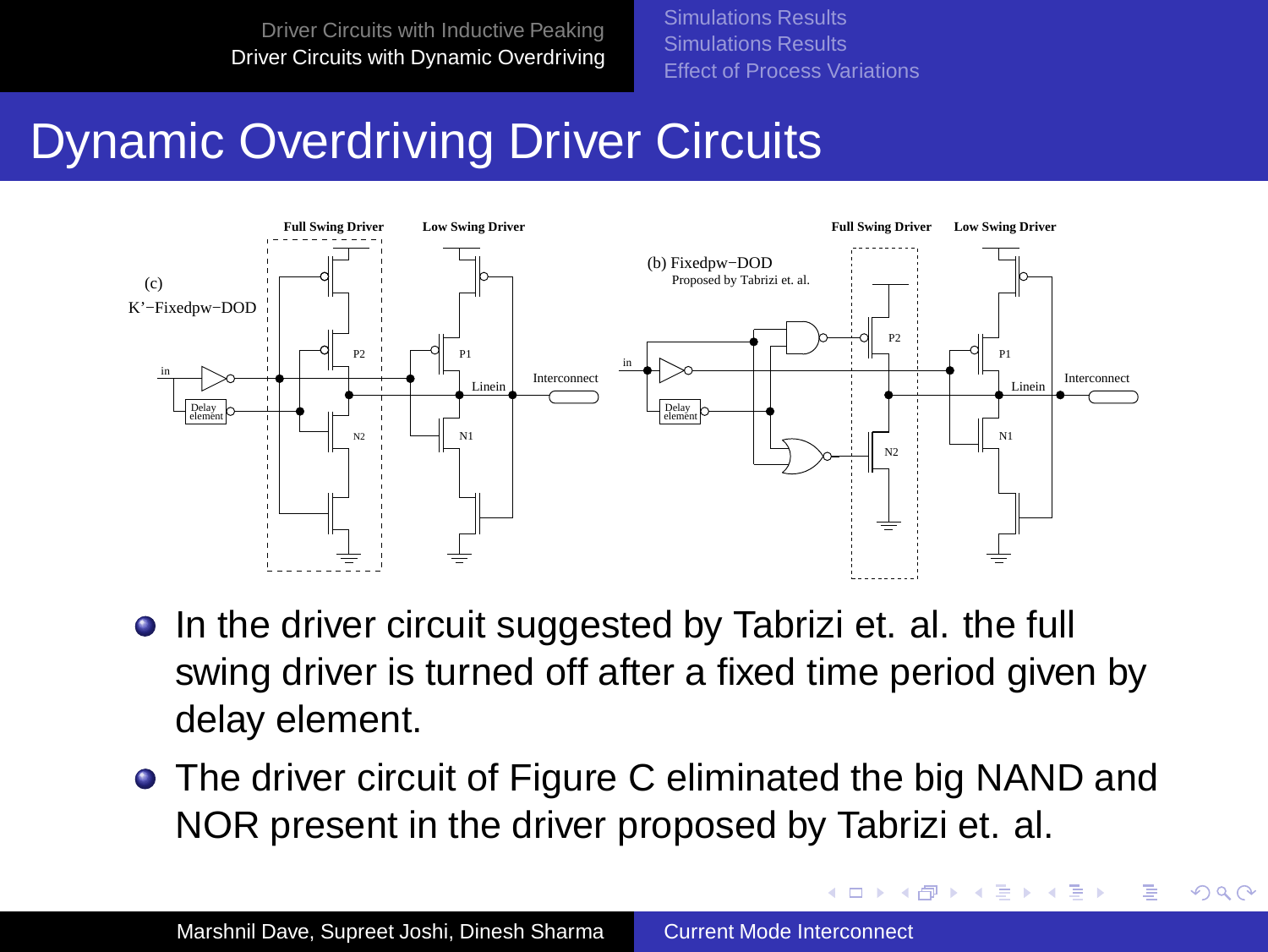[Simulations Results](#page-18-0) [Simulations Results](#page-30-0) [Effect of Process Variations](#page-33-0)

<span id="page-18-0"></span>イロト イ押 トイヨ トイヨ トー

 $QQ$ 

#### Simulation Setup

- **Technology 0.18** $\mu$ m UMC,  $V_{dd} = 1.8$
- All signaling systems are designed such that they present equal input capacitance  $(1 \times M$ inimum sized inverter) and drive the same load of four min sized inverters(FO4).
- **Interconnects modeled as a 5section RC:**  $R_0 = 178\Omega/mm$ ,  $C_0 = 0.192pF/mm, L = 0.5nH/mm$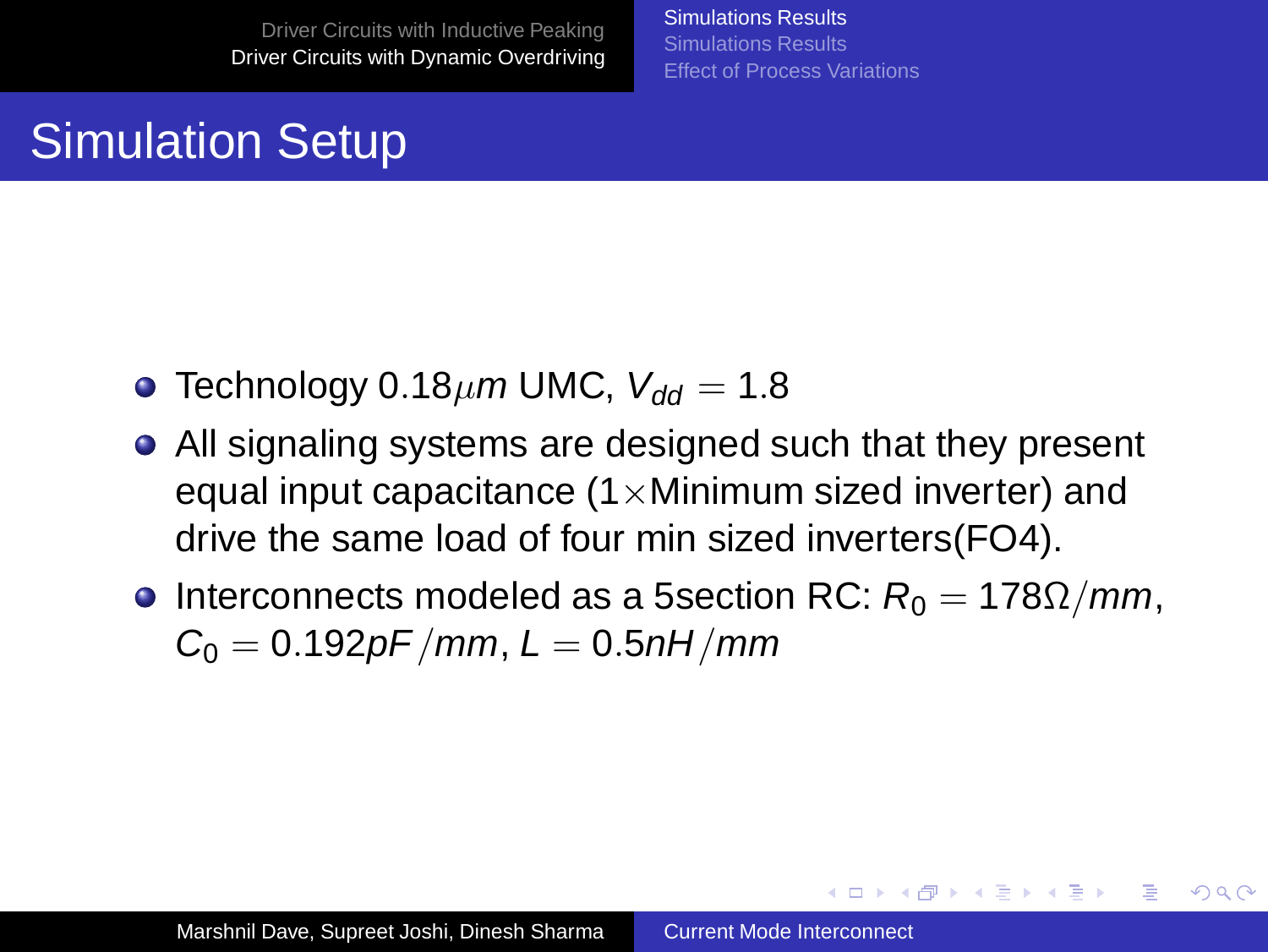#### Comparison of Receiver Circuits: Speed and Power

- Receiver circuits are designed for line voltage swing of 50mV. The designed source follower receiver offers 65mV of voltage swing.
- Driver circuit K'Fixedpw-DOD is designed for overdrive current( $I_{peak}$ ) of 200 $\mu$ A.
- Power is measured at 1Gbps and delay measured at 100Mbps

| Driver + Receiver                | Power     | Delay | Throughput |
|----------------------------------|-----------|-------|------------|
|                                  | $(\mu W)$ | (ns)  | (Gbps)     |
| K'-Fixedpw-DOD + Diode           | 452       | 1.5   | 1 በ        |
| K'-Fixedpw-DOD + Beta Multiplier | 450       | 0.964 | 1.25       |
| K'-Fixedpw-DOD + Katoch          | 445       | 1 1 9 | 11         |
| K'-Fixedpw-DOD + SF              | 423       | 1.29  | 1.15       |

<span id="page-19-0"></span>Marshnil Dave, Supreet Joshi, Dinesh Sharma [Current Mode Interconnect](#page-0-0)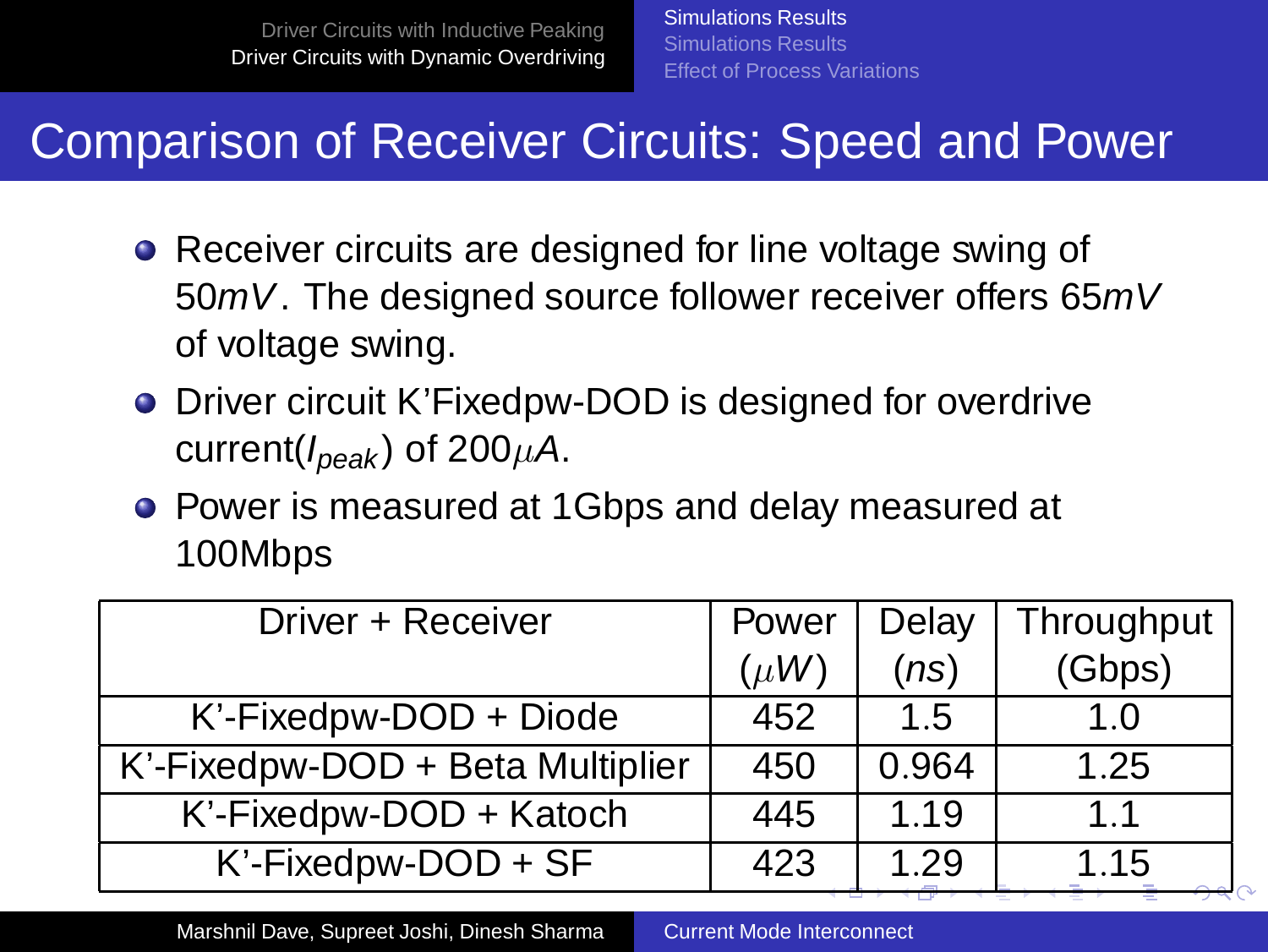<span id="page-20-0"></span>イロメ イ押メ イヨメ イヨメー

 $QQ$ 

## Comparison of Driver Circuit:Power and Delay

- All three driver circuits are designed for the same overdrive current ( $I_{peak} = 400 \mu A$ ) and overdrive duration  $(t_n = 130 \text{ps})$ .
- The designed drivers Fixedpw-DOD and K'-Fixedpw-DOD employ the same inverter chain(three minimum sized inverters).

| Driver         | Power( $\mu$ W) | Driver Delay (ps) |
|----------------|-----------------|-------------------|
| K-DOD          | 464             | 190               |
| Fixedpw-DOD    | 273             | 156               |
| K'-Fixedpw-DOD | 252             | 152               |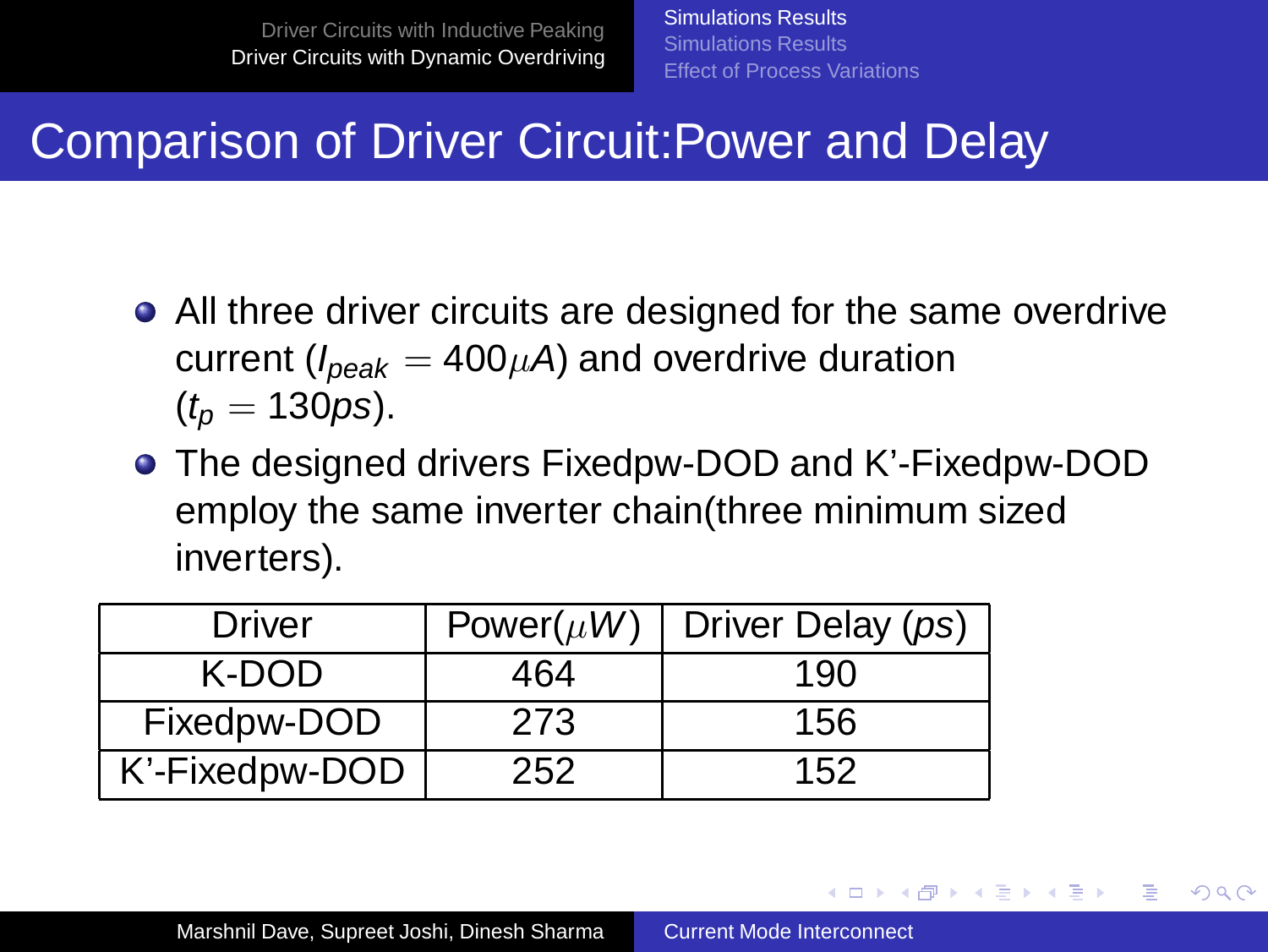[Simulations Results](#page-18-0) [Simulations Results](#page-30-0) [Effect of Process Variations](#page-33-0)

イロトメ 御 トメ 重 トメ 重 トー

 $QQ$ 

э

#### Why Process Variation Tolerant

- **In modern technologies, 3** $\sigma$  variation in device parameters is 40% of their nominal value.
- Variation in delay of interconnects with buffer insertion scheme makes timing verification of modern SOCs an iterative task.
- **•** In an SOC, driver and receiver circuits of a repeaterless current mode signaling scheme are very much likely to be at different parts of the chip. Transistor parameters of driver and receiver may not be identical. This can degrade throughput or even correctness of data transmission.
- Hence, a current mode signaling scheme which is robust against inter-die and intra-die process variations is required.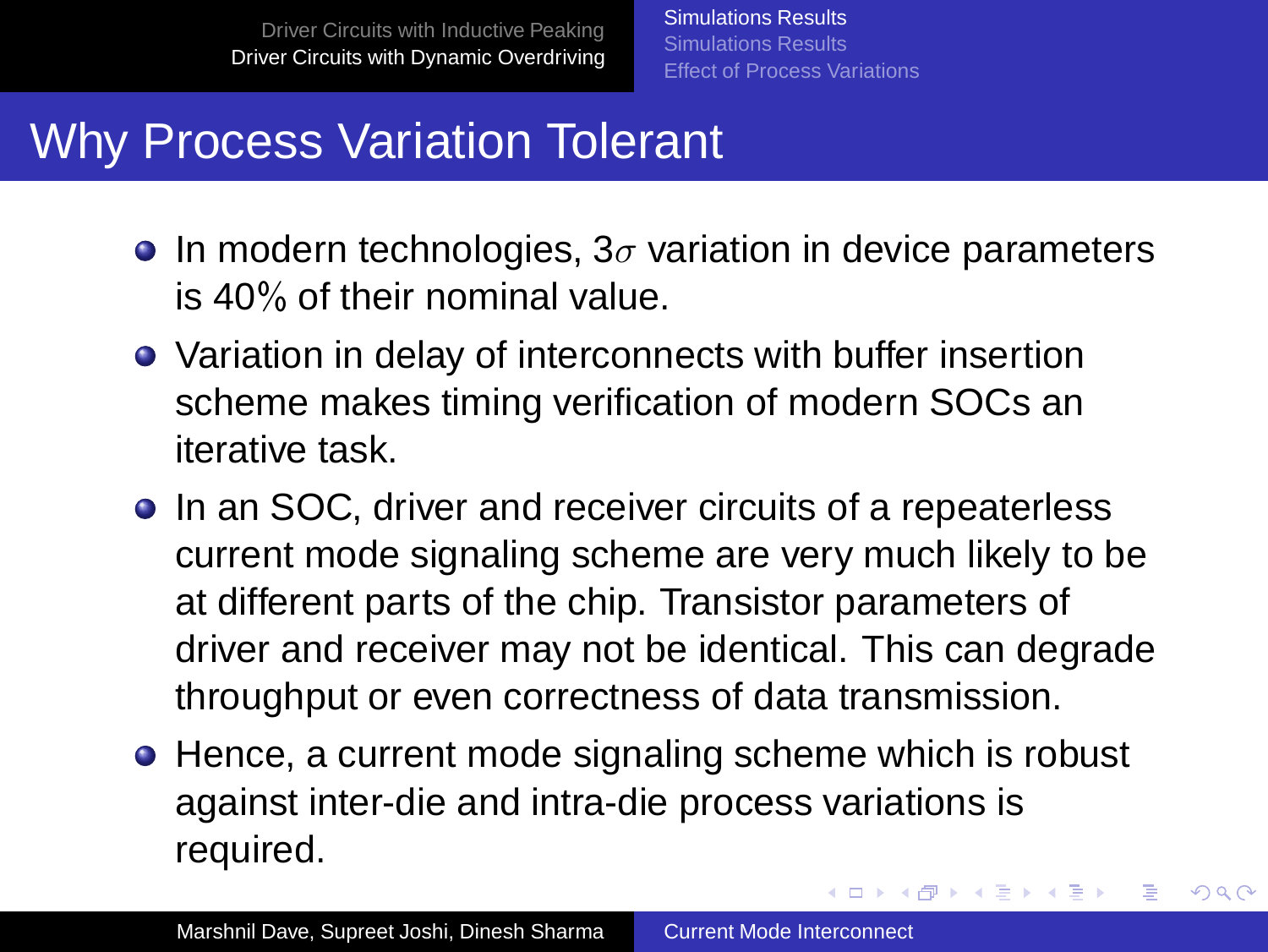# Parameters Affecting Performance

The speed of a current mode signaling scheme with dynamic overdriving driver is a strong function of the following parameters.

- a) Voltage Swing on line (∆V)
- b) Duration for which strong driver is ON  $(t<sub>n</sub>)$
- c) Current supplied by the strong driver during input transitions  $(I_{peak})$

<span id="page-22-0"></span>イロト イ押 トイヨ トイヨ トー

 $2Q$ 

Variations in any of these three parameters cause significant variations in the speed of a CMS with dynamic overdriving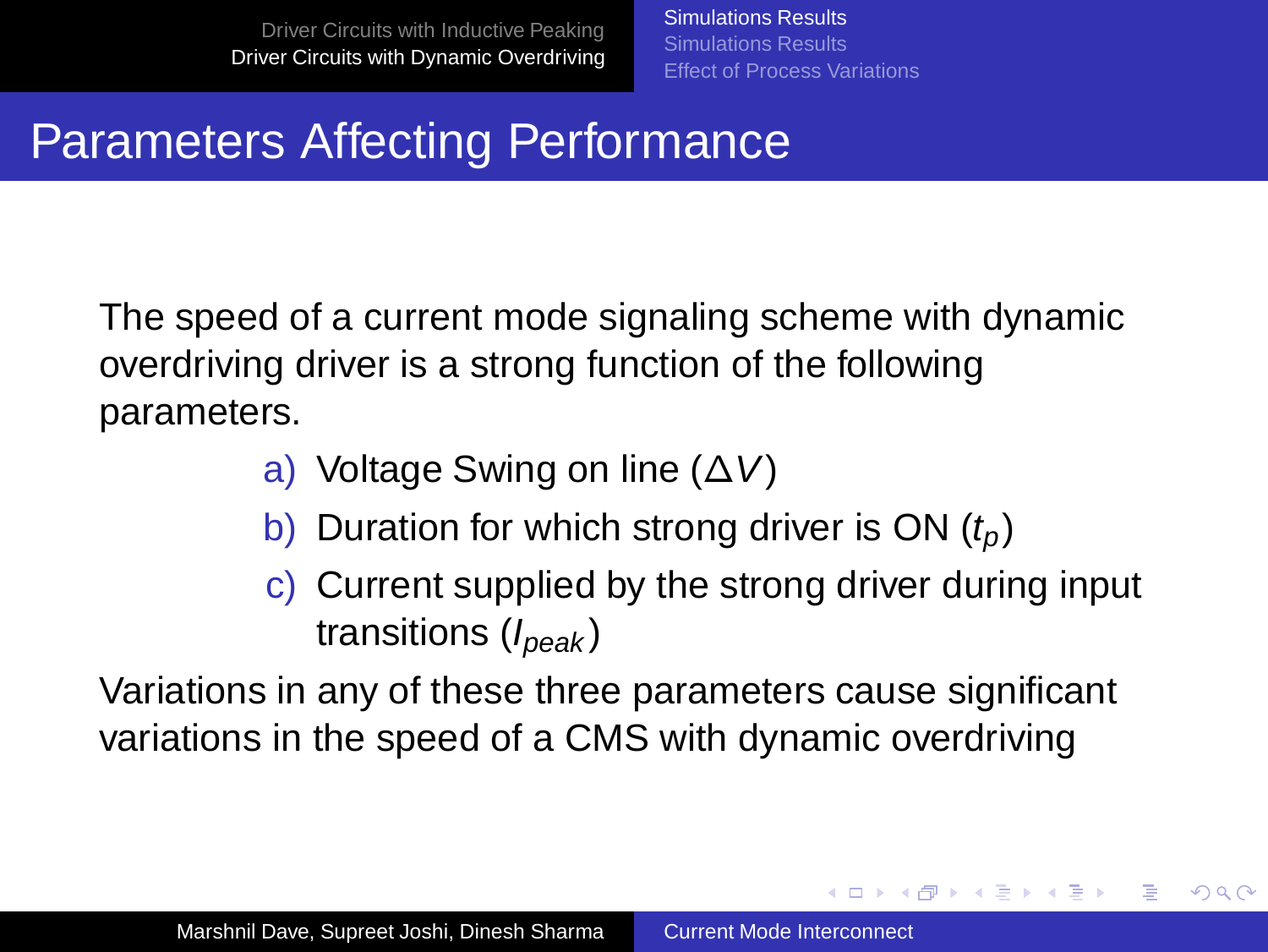[Simulations Results](#page-18-0) [Simulations Results](#page-30-0) [Effect of Process Variations](#page-33-0)

## Performance of Current Mode Schemes with Process Variation

- CMS scheme proposed by Katoch et. al. performs well across all process corners when transistor parameters of transmitter and receiver are identical. Its performance degrades significantly in the presence of intra-die process variations.
- CMS scheme proposed by Tabrizi et. al. is less sensitive to intra-die process variations but its throughput degrades significantly in the worst process corner.
- **•** The perfomance of this scheme is worst in the skewed corners where speed of logic circuit doesn't degrade much. Hence, with this scheme interconnects can become a bottleneck in the overall speed of the chip.
- We have deleloped a new CMS scheme that p[er](#page-17-0)[f](#page-18-0)[o](#page-29-0)[r](#page-30-0)[m](#page-14-0)[s](#page-15-0) [w](#page-35-0)[e](#page-0-0)[ll](#page-35-0) M[ar](#page-22-0)sh[n](#page-23-0)il Dave, Supreet Joshi, Dinesh Sharma [Current Mode Interconnect](#page-0-0)

<span id="page-23-0"></span> $\Omega$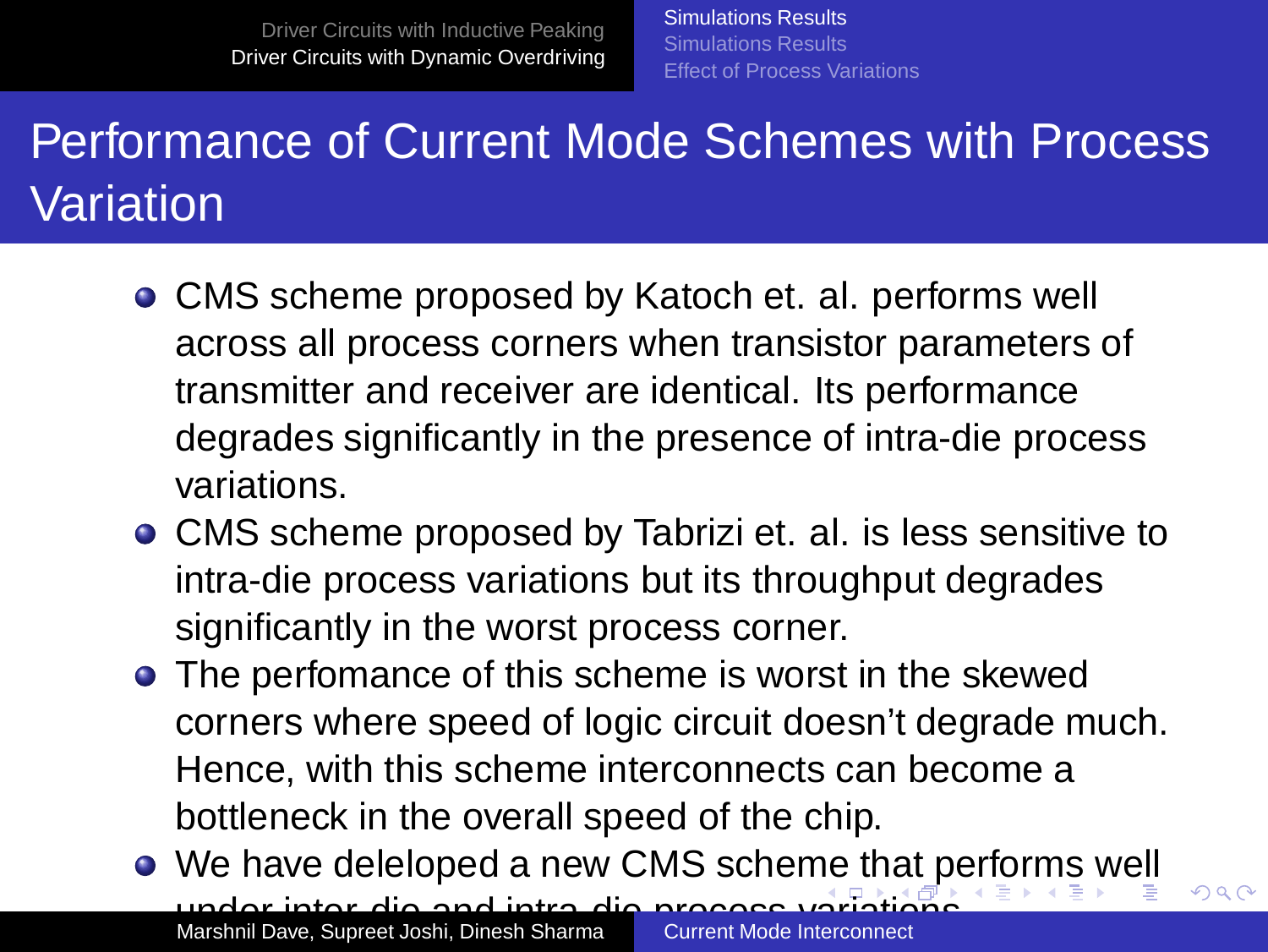[Simulations Results](#page-18-0) [Simulations Results](#page-30-0) [Effect of Process Variations](#page-33-0)

#### Analysis of Existing Current Mode Signaling Schemes



- **Proposed by Katoch et. al.: The driver** circuit employs a feedback inverter which controls turning off of the strong driver. Receiver employs an inverter as an amplifier to amplify small voltage swing on the line.
- Here, steady state voltage swing at receiver end should be more than the mismatch between switching threshold( $V_M$ ) of the transmitter and the receiver inverter for faithful reproduction of the signal.

 $\leftarrow$   $\Box$ 

<span id="page-24-0"></span>4 伊 ▶

- 4 国 8 3

つくい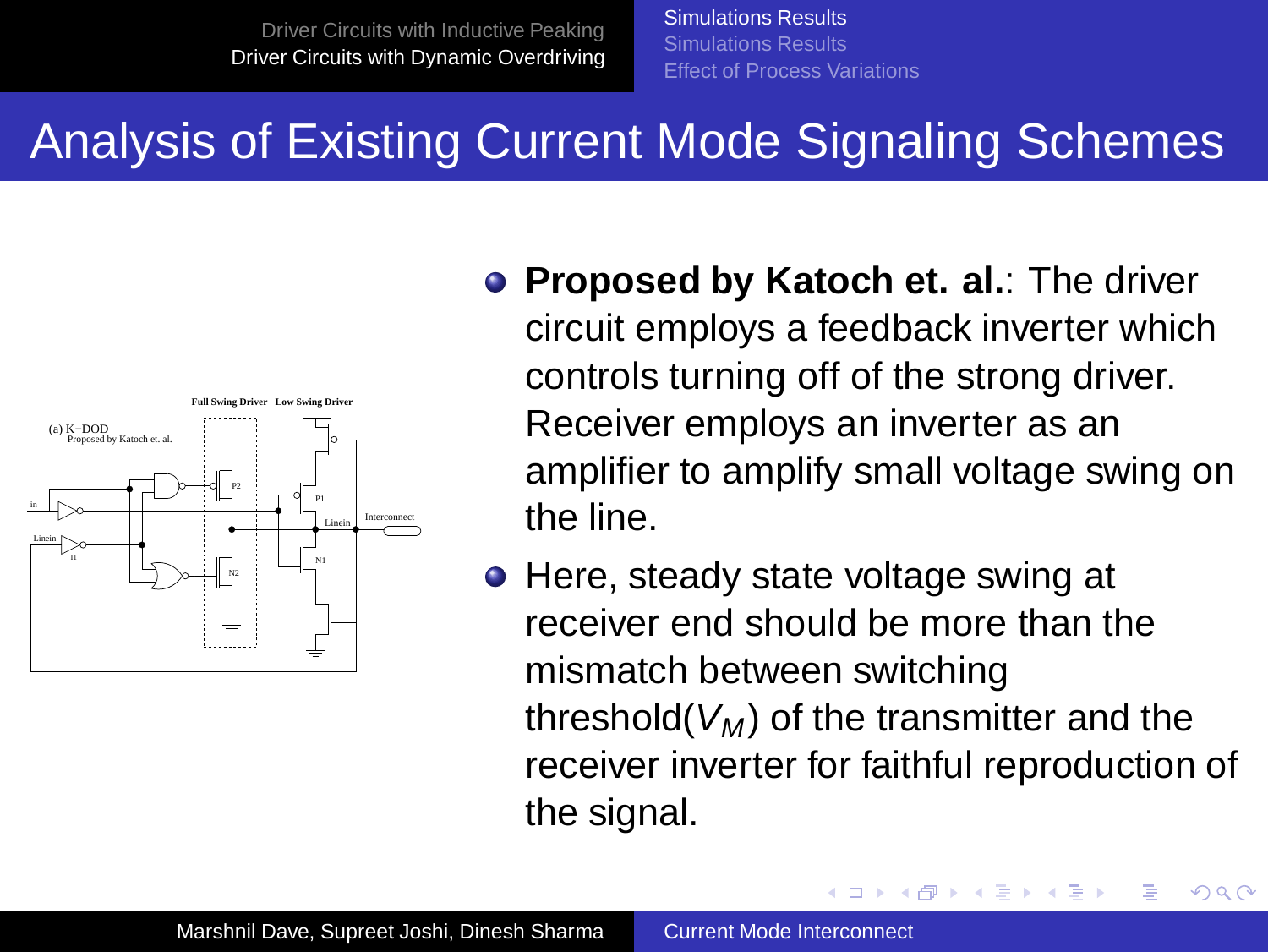$\langle \vert \bar{f} \vert \vert \rangle$   $\langle \vert \bar{f} \vert \rangle$   $\langle \vert \bar{f} \vert \rangle$   $\langle \vert \bar{f} \vert \rangle$ 

 $QQ$ 

- Mismatch in  $V_M$  leads to a large difference in rise delay and fall delay of the scheme which leads to degradation in data rate.
- **•** In corner based analysis the entire chip is in the same corner. For identical inverters at transmitter and receiver, the scheme is very robust against four corner variations.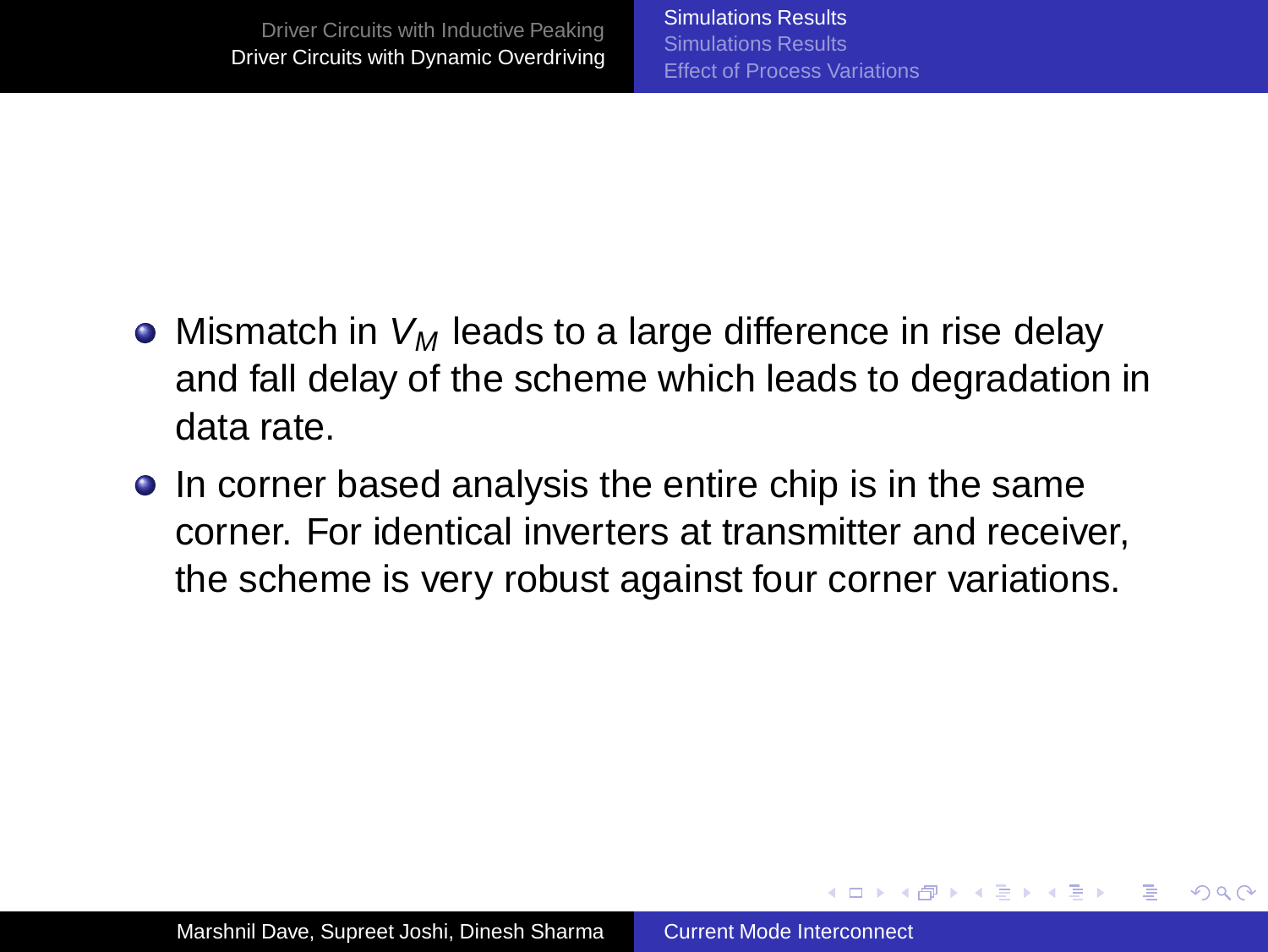[Simulations Results](#page-18-0) [Simulations Results](#page-30-0) [Effect of Process Variations](#page-33-0)

#### Analysis of Existing Current Mode Signaling Schemes



- $\bullet$  Less sensitive to  $V_M$  mismatch between driver and receiver inverters as ON duration of the strong driver is determined by the delay element.
- $\bullet$  In SS and FF corners, change in  $I_{peak}$  is somewhat compensated by change in ON duration in the opposite direction.

4 m k

④ 骨 ト ④ 手 ト

つくい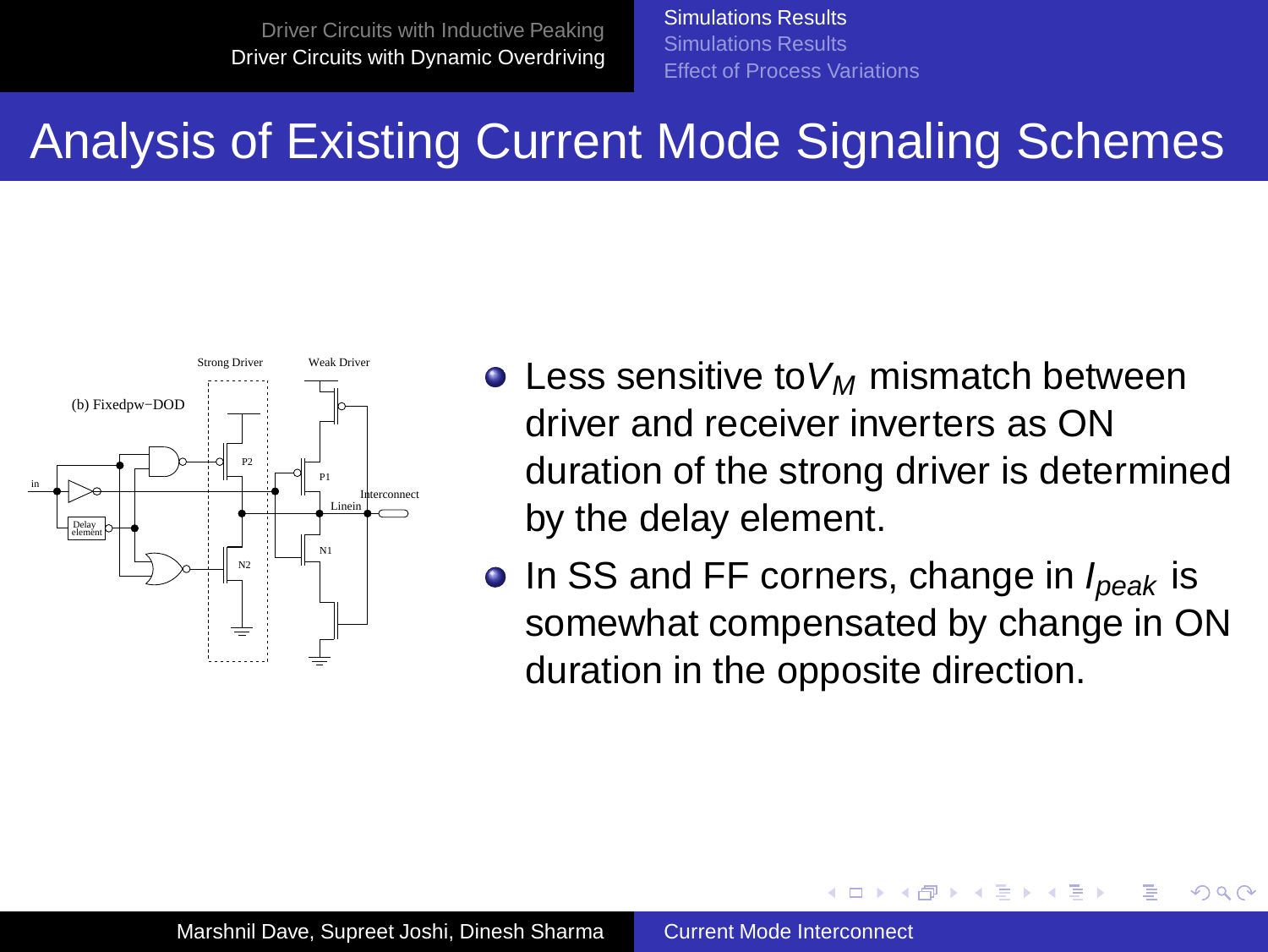<span id="page-27-0"></span>**K ロ ト K 何 ト K ヨ ト K ヨ ト** 

÷.

 $2Q$ 

- $\bullet$  In skewed corners, the  $I_{peak}$  changes significantly while delay of delay element remains nearly unchanged.
- Leads to difference in rise and fall delays which causes degradation in throughput.
- In skewed corners, steady state voltage swing on line is also uneven around switching threshold of receiver amplfier.
- Performance of this sginaling scheme degrades significantly in the skewed corners where speed of logic circuit does not degrade much.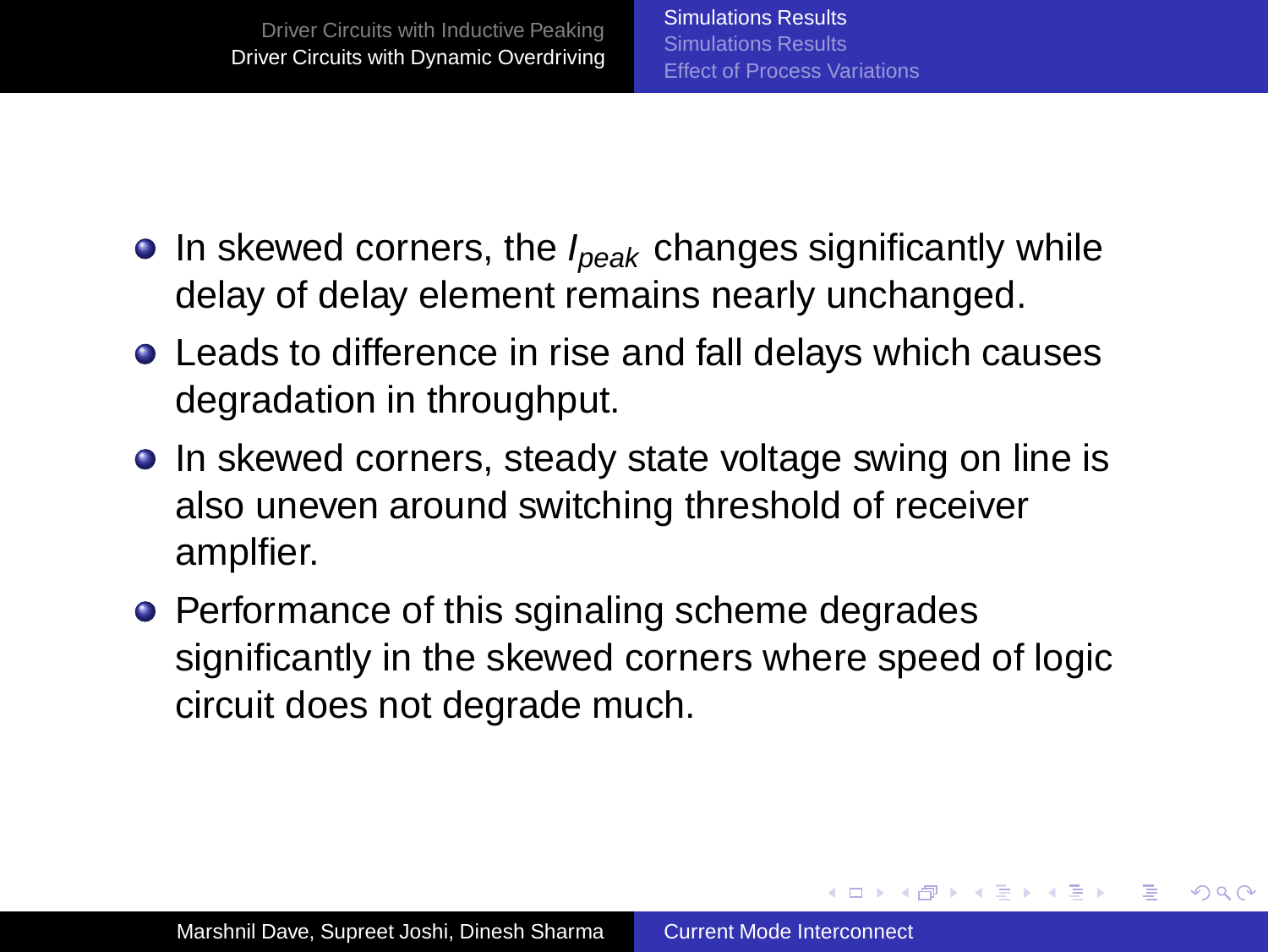[Simulations Results](#page-18-0) [Simulations Results](#page-30-0) [Effect of Process Variations](#page-33-0)

# Proposed Current Mode Signaling Scheme: Driver **Circuit**

Why not to employ constant current source at driver ?



- Duration for which strong driver is ON is controlled by delay element.
	- $I_{peak}$  and current supplied by weak driver  $(I<sub>static</sub>)$  is controlled by bias voltages Vbp and Vbn.

<span id="page-28-0"></span>In Vbp generation circuit small PMOS transistor acts as process corner sensor and a long channel NMOS transistor which acts as a resistor.

• The bias voltages Vbp and Vbn are close to Vdd/2 in typical process corner. These bias voltages,Vbp or Vbn, are lower or higher than Vdd/2 based [on](#page-27-0) [pr](#page-29-0)[o](#page-30-0)[c](#page-28-0)[e](#page-29-0)[s](#page-18-0)s [c](#page-29-0)o[r](#page-14-0)[n](#page-15-0)[er](#page-35-0)[.](#page-0-0)  $\Omega$ **Marshnil Dave, Supreet Joshi, Dinesh Sharma [Current Mode Interconnect](#page-0-0)**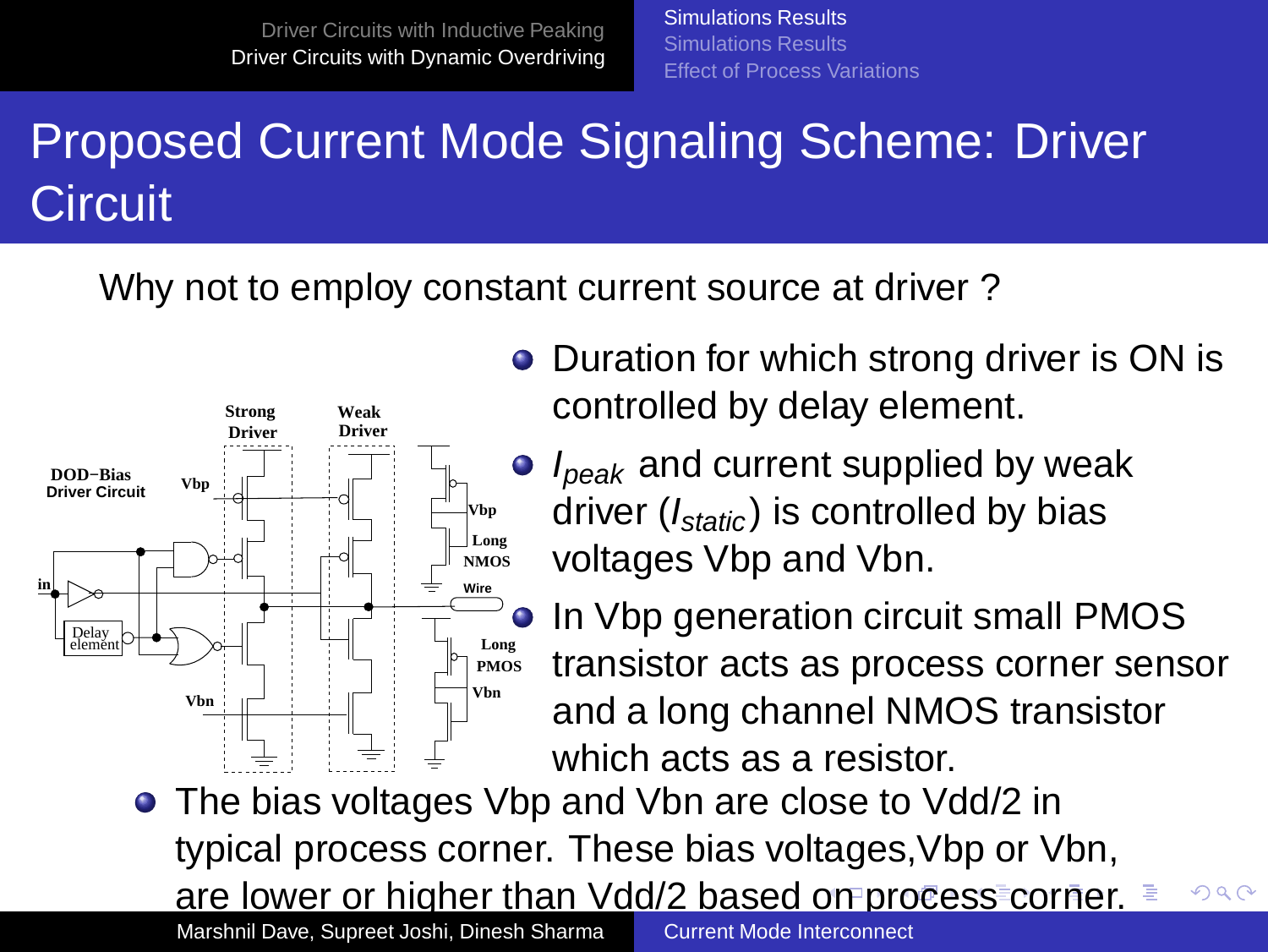[Simulations Results](#page-18-0) [Simulations Results](#page-30-0) [Effect of Process Variations](#page-33-0)

# Proposed Current Mode Signaling Scheme: Receiver **Circuit**



- Diode connected inverter followed by inveter amplifier-The amplifier inverter can also be seen as a current comparator that compares current through PMOS and NMOS.
- **•** The diode connected inverter and receiver amplifier (inverter IA) are designed using fingers and placed close to each other so that their switching thresholds are nearly same under all process conditions.
- With proposed driver and receiver, voltage swing on line

∆V remains nearly unchanged across process corners.

- $\Delta$  V=I $_{\textit{static}}$  R<sub>L</sub>, Where  $R_{\textit{L}} = \frac{1}{gm_p + gm_n}.$
- $\bullet$  In FNSP and SNFP corners,  $R_1$  and  $I_{static}$  both remain nearly unchanged.  $A \equiv \mathbb{R} \cup A \equiv \mathbb{R}$ 4 同 下

Marshnil Dave, Supreet Joshi, Dinesh Sharma Current Mode Interconnect

<span id="page-29-0"></span> $\Omega$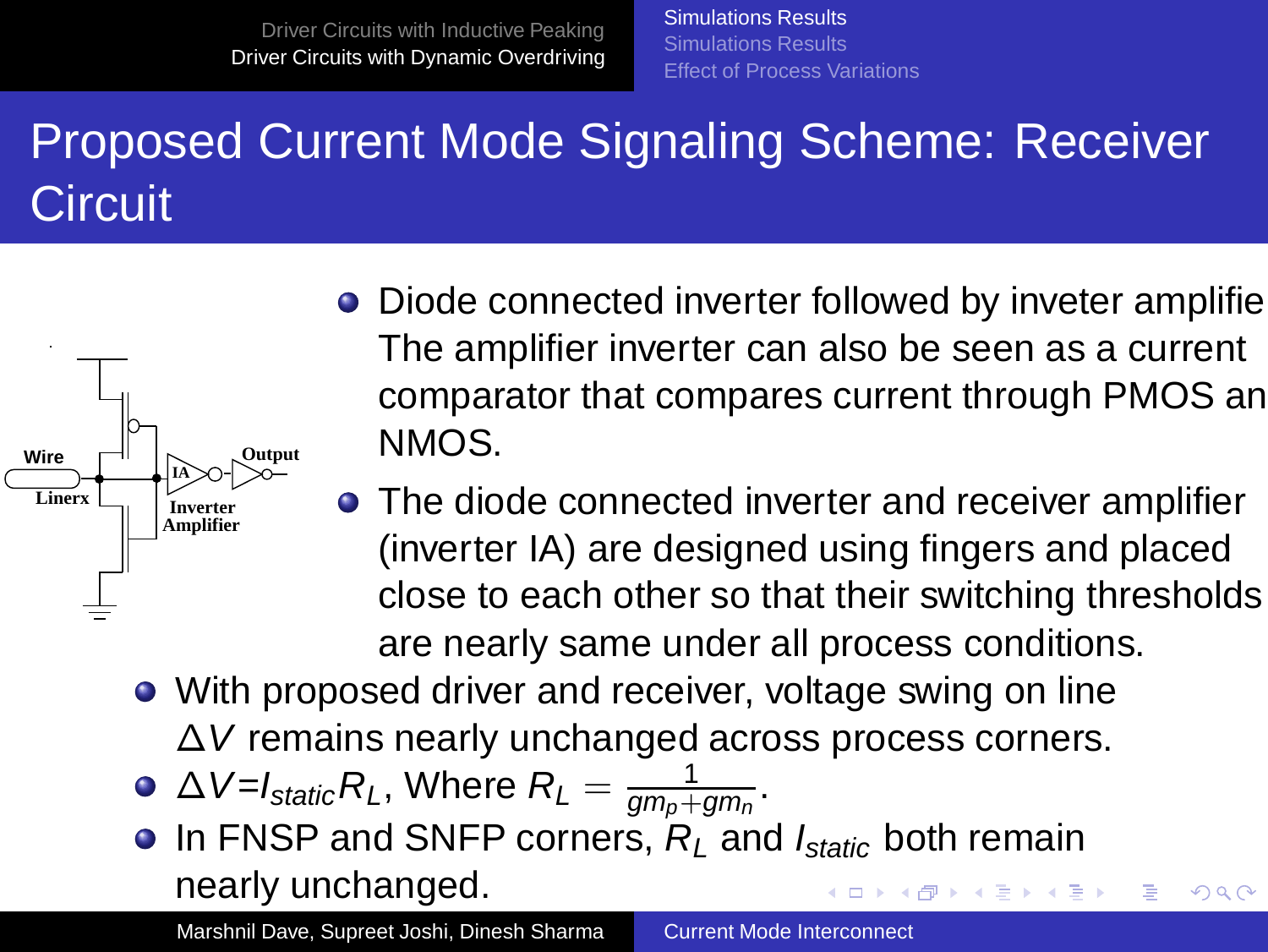[Simulations Results](#page-18-0) [Simulations Results](#page-30-0) [Effect of Process Variations](#page-33-0)

<span id="page-30-0"></span>イロト イ押 トイヨ トイヨト

 $QQ$ 

## Simulation Setup

- Technology 0.18 $\mu$ m UMC,  $V_{dd} = 1.8$
- All signaling systems designed such that they present equal input capacitance  $(1 \times M$ inimum sized inverter) and drive same load of four min sized inverters(FO4).
- All the signaling schemes, current mode and voltage mode, are designed for throughput of 2.5 Gbps in typical process corner.
- All the CMS schemes are designed for a given voltage swing on line based on sensitivity of the circuit to on-chip PVT variations.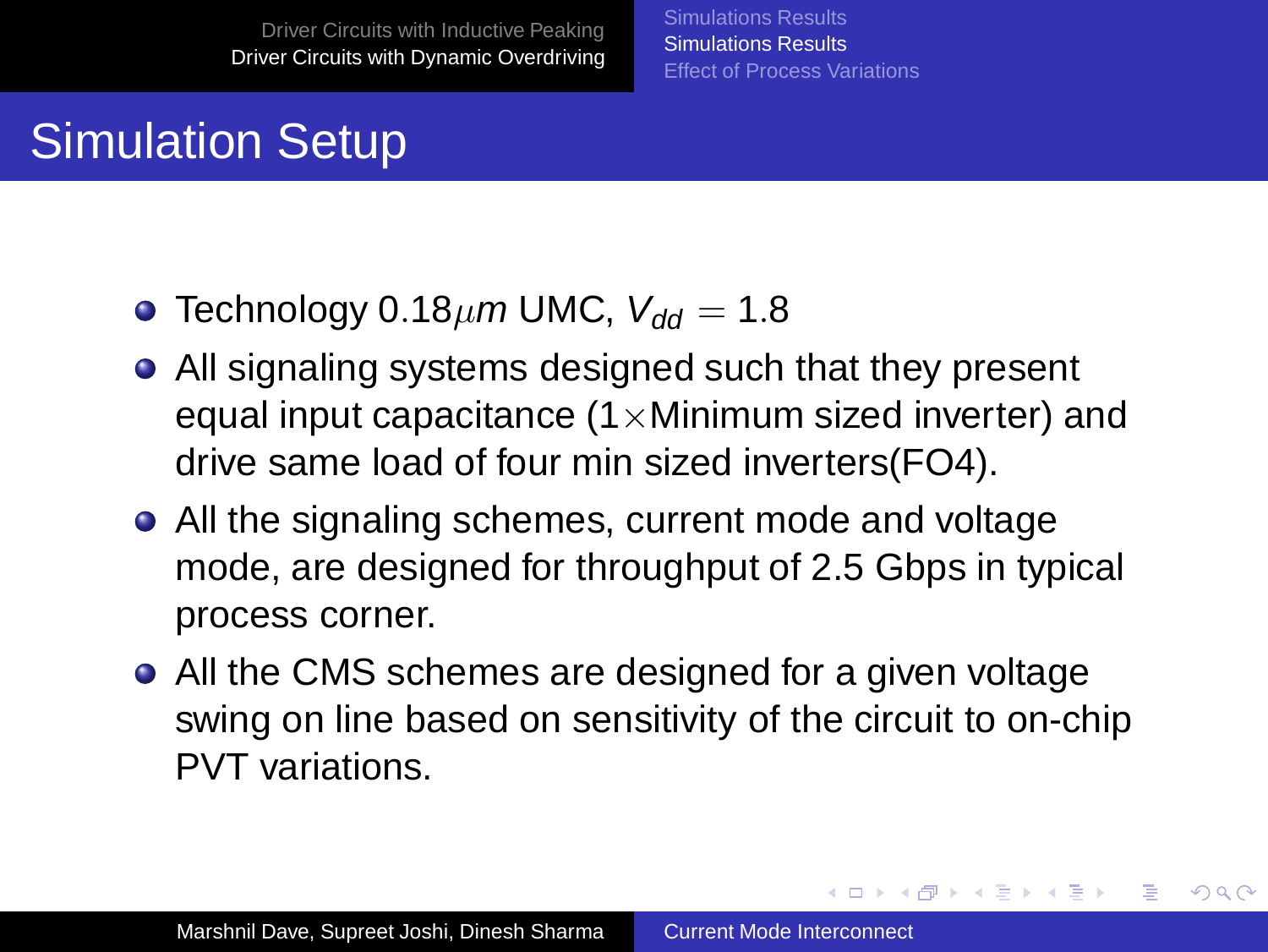[Simulations Results](#page-18-0) [Simulations Results](#page-30-0) [Effect of Process Variations](#page-33-0)

# Minimum Voltage Swing on Line

- **Vdd Vaiations:** 5% (of Vdd) signal related and 5% signal unrelated variation in both Vdd and Vss. Signal unrelated variations are modeled as triangular wave of 2GHz frequency. Vdd and Vss change in opposite direction reducing magnitude of supply by 10%.
- **Temperature Variations:** Transmitter and receiver are assumed to be operating at 30◦C and 130◦C respectively.
- **On-chip process variations:** 33.33% of overall process variations given in model file provided by the foundry. The worst case for on-chip process variations is when all transistors of transmitter are in  $TT_{SNFP}$  or  $TT_{FNSP}$  corner and all the transistors of receiver are in  $TT_{FNSP}$  or  $TT_{SNFP}$ corner.

<span id="page-31-0"></span> $\mathcal{L}_\mathrm{B}$  , the contract of the contract of the contract of the contract of the contract of the contract of the contract of the contract of the contract of the contract of the contract of the contract of the contract

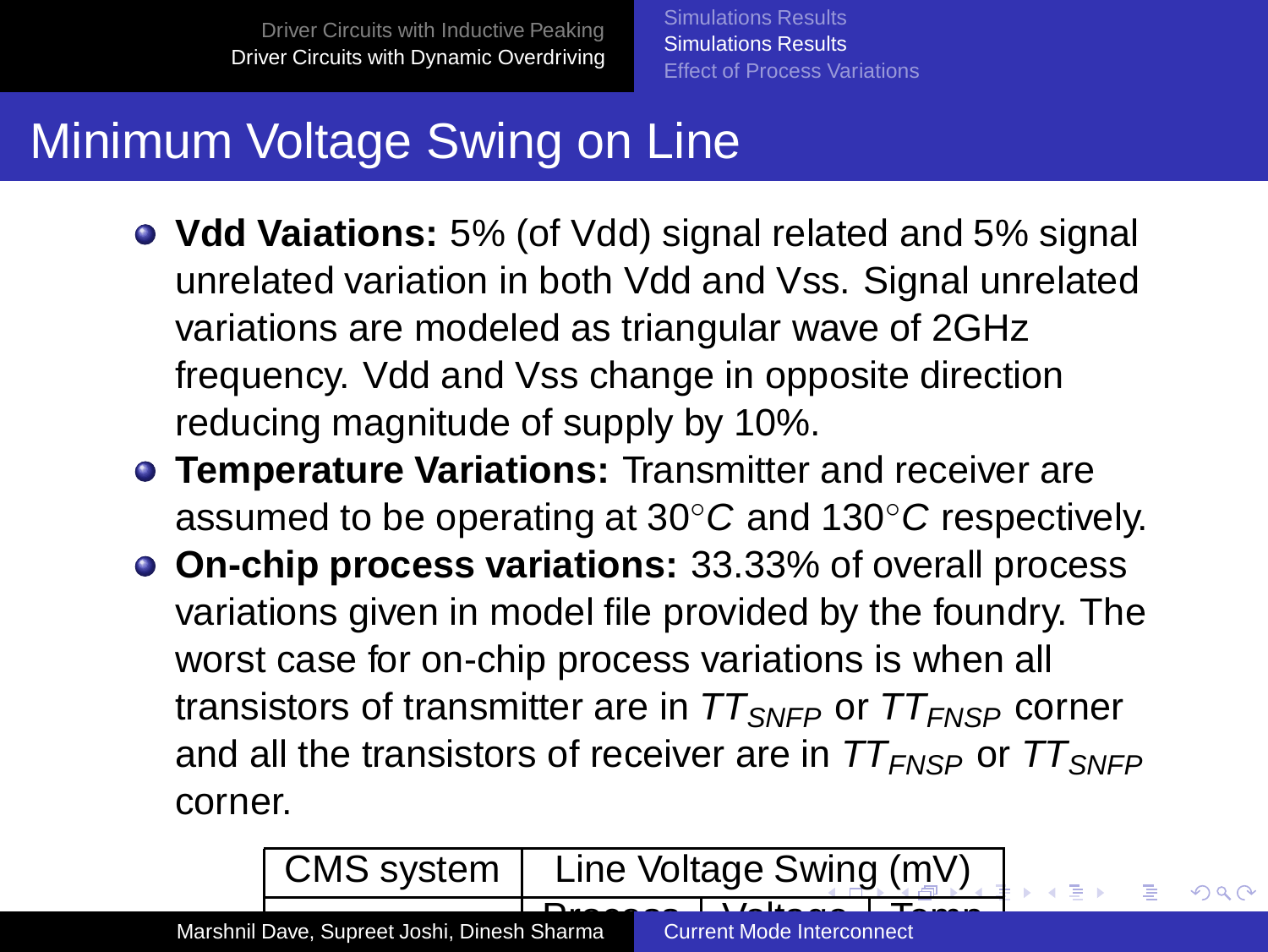[Simulations Results](#page-18-0) [Simulations Results](#page-30-0) [Effect of Process Variations](#page-33-0)

# Spped-Power-Area Comparison

• In the proposed scheme bias generation circuit will be shared by all the wires in a bus. Considering typical bus width of 16, one by sixteenth of power and area of bias generation circuit is added in total power and area of a single wire.

| Signaling    | Delay | Throughput | Power   | Area        |
|--------------|-------|------------|---------|-------------|
| Scheme       | (ps)  | (Gbps)     | $\mu$ W | $(\mu m^2)$ |
| Proposed CMS | 490   | 2.63       | 113     | 3.07        |
| CMS-Fb       | 570   | 2.77       | 140     | 2.00        |
| CMS-Fpw      | 503   | 2.56       | 114     | 2.45        |
| Voltage Mode | 1100  | 2.85       | 655     | 12.53       |

**• Proposed CMS scheme shows 14% and 19%** improvement in delay and power, rep[ect](#page-31-0)i[ve](#page-33-0)[l](#page-31-0)[y o](#page-32-0)[v](#page-33-0)[e](#page-29-0)[r](#page-30-0) [th](#page-33-0)[e](#page-15-0) [C](#page-35-0)[M](#page-0-0)[S](#page-35-0) proposed by Katoch et. al. Marshnil Dave, Supreet Joshi, Dinesh Sharma [Current Mode Interconnect](#page-0-0)

<span id="page-32-0"></span> $\Omega$ 

Delay and power of the voltage mode signaling scheme is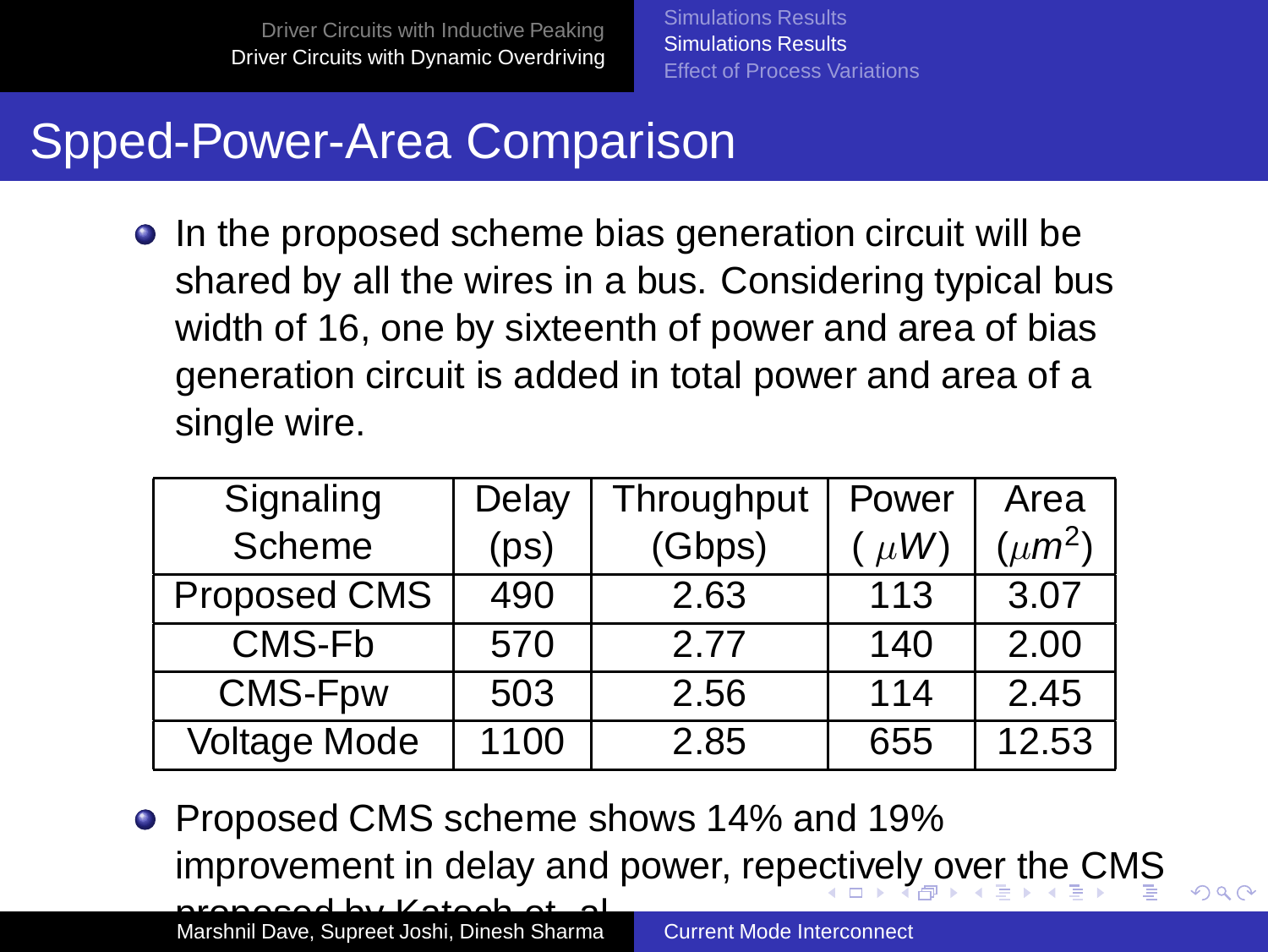#### Effect of Inter-die Process Variations

- Seperate analyses for Inter-die and Intra-die Process Variations
- Throughput is defined as maximum rate at which data can be transmitted with  $V_{OH} > 0.8$  Vdd and  $V_{OH} < 0.2$  Vdd. Throughput of a system is measured by applying 1000 random bits.
- The performance of CMS schemes with all six combination of drivers and receivers have been analyzed.

| <b>CMS</b> system |          | Percentage Degradation |                                 |  |
|-------------------|----------|------------------------|---------------------------------|--|
| <b>Driver</b>     | Receiver | Delay                  | Throughput                      |  |
| DOD-Bias          | Rx-D     | 22                     | 22.4                            |  |
| DOD-Fb            | Rx-D     | 16                     | 15                              |  |
| DOD-Fpw           | Rx-D     | 20                     | 36                              |  |
| DOD-Bias          | Rx-Fb    | 17                     | □ 24 <del>p x x p</del> x<br>١E |  |

Marshnil Dave, Supreet Joshi, Dinesh Sharma **Do [Current Mode Interconnect](#page-0-0)** 

<span id="page-33-0"></span>

 $2Q$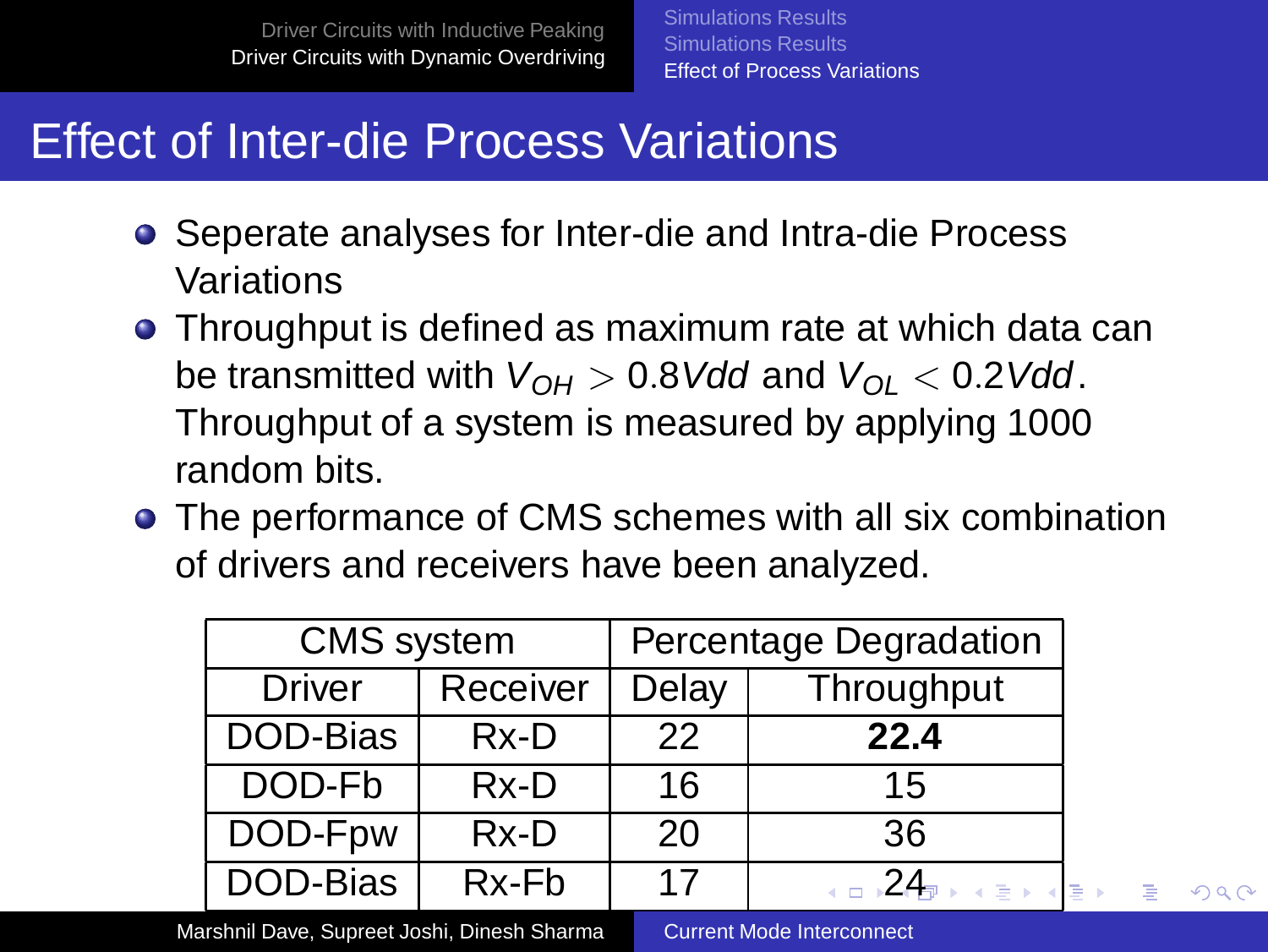[Simulations Results](#page-18-0) [Simulations Results](#page-30-0) [Effect of Process Variations](#page-33-0)

#### Effect of Inter-die Process Variations

A 7-stage ring oscillator with each inverter driving FO4 load is considered as representative of logic core.

| Signaling System/     |      | Percentage Variation |             |             |             |
|-----------------------|------|----------------------|-------------|-------------|-------------|
| Logic Circuit         |      | SS.                  | FF.         | <b>SNFP</b> | <b>FNSP</b> |
| DOD-Bias              | Rx-D | $-22.4$              | +6          | -7          | -7          |
| DOD-Fb                | Rx-D | $-14$                | $\langle$ 2 | -3          | -4          |
| DOD-Fpw               | Rx-D | $-22.4$              | $+10$       | $-34$       | $-33$       |
| Voltage Mode          |      | $-27$                | $+6$        | < 1         | $-2.8$      |
| Ring Oscillator Freq. |      | $-23$                | $+19.0$     | $-2.88$     | -3          |

- The degradation in throughput of CMS with the driver DOD-Fpw is large and the worst case corner for throughput is SNFP.
- **•** The proposed signaling scheme requires some amount of overdesign so that interconnects do n[ot](#page-33-0) [be](#page-35-0)[c](#page-33-0)[o](#page-34-0)[m](#page-35-0)[e](#page-32-0)[bo](#page-35-0)[tt](#page-14-0)[l](#page-15-0)[en](#page-35-0)[ec](#page-0-0)[k](#page-35-0) Marshnil Dave, Supreet Joshi, Dinesh Sharma [Current Mode Interconnect](#page-0-0)

<span id="page-34-0"></span> $\Omega$